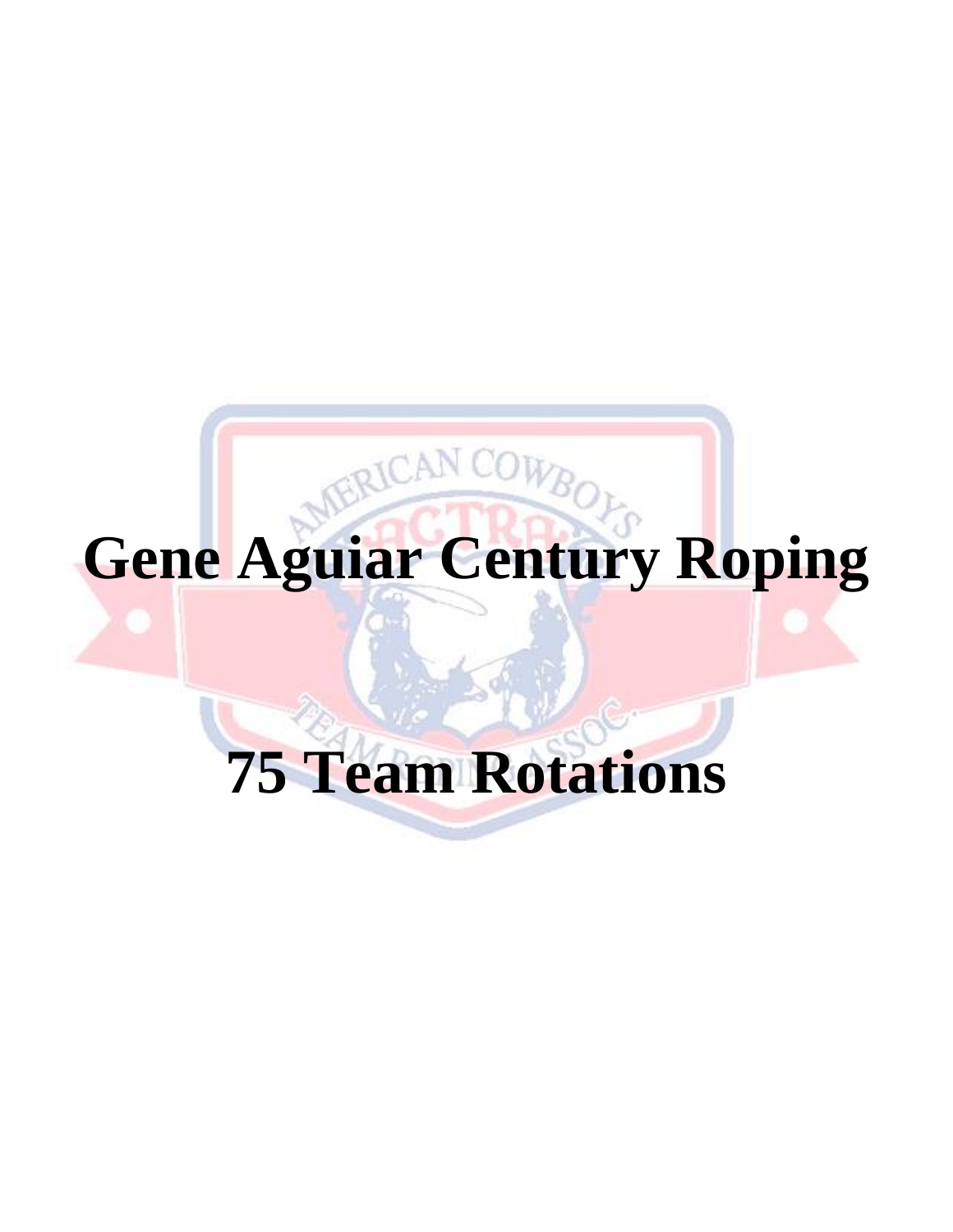Event held on 10/19/2021 Report Printed on 10/18/2021

### 2021 Wrangler/Professional's Choice ACTRA National Finals Participants Listing

Events Included: **Gene Aguiar Century**

#### **Total Teams in Event(s):** 275

**Aaron Bean:** (#2.5 header, #2.5 heeler)

Gene Aguiar Century, Heeling for Doug Glenn (1) . Team 183, Rotation 3.

Adam Weigand: (#3.5 header, #3.5 heeler) Gene Aguiar Century, Heeling for Robert Ow (1). Team 198, Rotation 3.

Allan Gomes: (#2.5 header, #2.5 heeler)

Gene Aguiar Century, Heading for Lee Legasey (2) . Team 19, Rotation 1. Gene Aguiar Century, Heading for Casey Ladner (4.5) . Team 46, Rotation 1. Gene Aguiar Century, Heading for Pistol Bray (4) . Team 76, Rotation 2. Gene Aguiar Century, Heading for Kale Ornellas (3). Team 136, Rotation 2.

Amee Roundy: (#2 header, #2 heeler)

Gene Aguiar Century, Heading for Brian Roundy (5). Team 47, Rotation 1. Gene Aguiar Century, Heading for Kim Robinson (1) . Team 131, Rotation 2. Gene Aguiar Century, Heading for Matt Liston (5.5) . Team 179, Rotation 3.

Anival Guerrero: (#4.5 header, #5 heeler)

Gene Aguiar Century, Heeling for Jack Sparrowk (2) . Team 113, Rotation 2. Gene Aguiar Century, Heeling for Hank Brown (4) . Team 260, Rotation 4.

**Anselmo Ramirez:** (#4 header, #5 heeler)

Gene Aguiar Century, Heeling for Ralph Kelley (2.5) . Team 52, Rotation 1.

**Asher Freeman:** (#4 header, #5.5 heeler)

Gene Aguiar Century, Heading for Mike Johns (5) . Team 127, Rotation 2.

Becki Bean: (#1 header, #1 heeler)

Gene Aguiar Century, Heading for Doug Glenn (1) . Team 222, Rotation 3.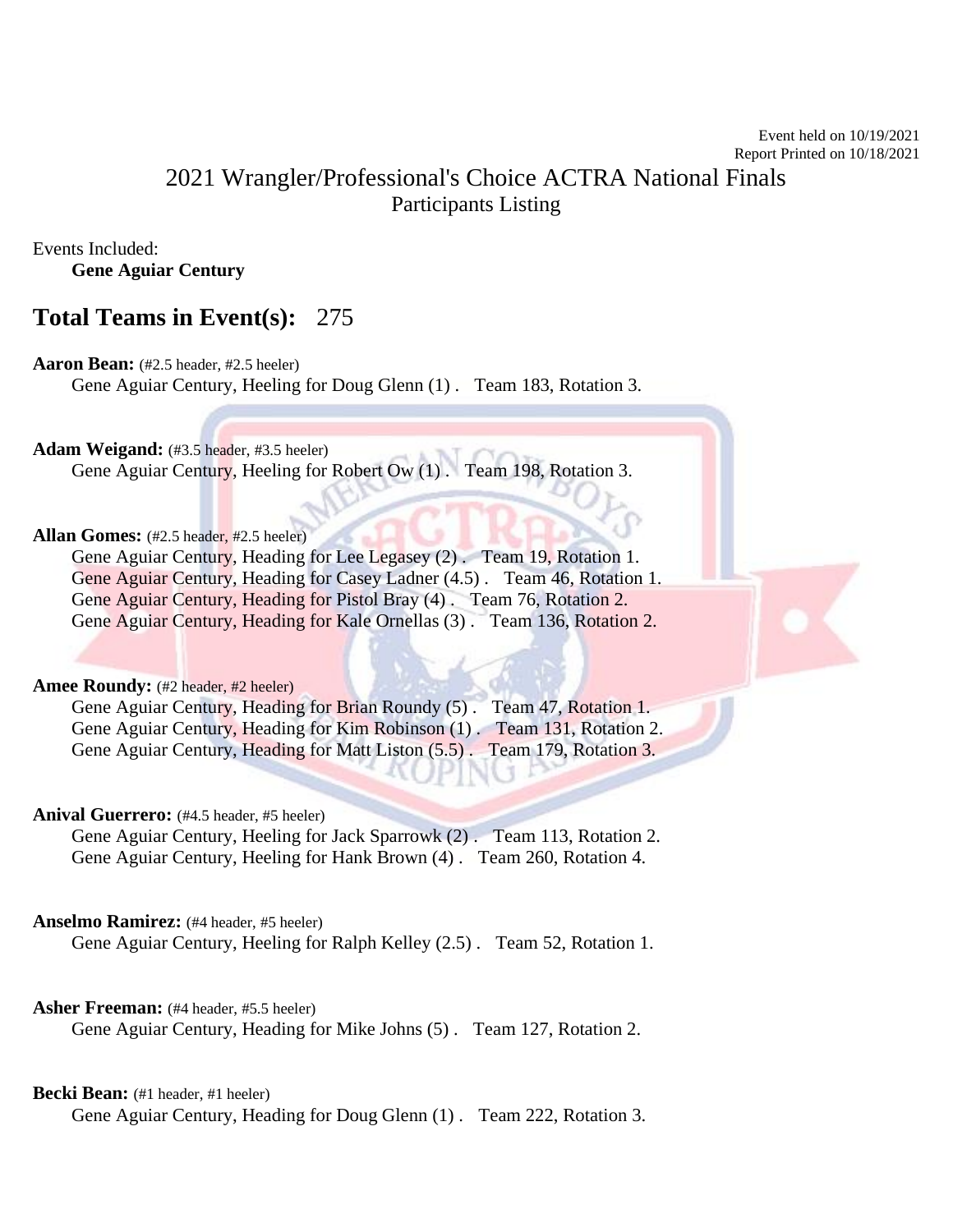#### **Bill Horner:** (#3 header, #2.5 heeler)

Gene Aguiar Century, Heading for Ryan Powell (5) . Team 126, Rotation 2. Gene Aguiar Century, Heading for Gary Ford (4.5) . Team 192, Rotation 3. Gene Aguiar Century, Heading for Ryan Fowler (4) . Team 234, Rotation 4. Gene Aguiar Century, Heading for Monty Jo Petska (6) . Team 267, Rotation 4.

#### **Blair Wheatley:** (#3.5 header, #4 heeler)

Gene Aguiar Century, Heading for Dusty Bravos (5.5) . Team 32, Rotation 1. Gene Aguiar Century, Heading for Casey Ladner (4.5) . Team 88, Rotation 2. Gene Aguiar Century, Heeling for Rich Bakke (3) . Team 144, Rotation 2. Gene Aguiar Century, Heading for Jeff Sparrowk (4) . Team 205, Rotation 3.

#### **Bob Blair:** (#2.5 header, #2.5 heeler)

Gene Aguiar Century, Heeling for Bryon Abshire (2.5) . Team 99, Rotation 2. Gene Aguiar Century, Heeling for Tres Porter (2.5) . Team 162, Rotation 3. Gene Aguiar Century, Heeling for Mike Sweeney (2.5) . Team 211, Rotation 3.

#### **Bobby DeMattos:** (#1 header, #1 heeler)

Gene Aguiar Century, Heeling for Chris Awa (3) . Team 123, Rotation 2. Gene Aguiar Century, Heeling for Nahea Aguiar (1) . Team 224, Rotation 3. Gene Aguiar Century, Heeling for Brian DeMattos (2) . Team 240, Rotation 4. Gene Aguiar Century, Heeling for Melanie Forzano (1.5) . Team 257, Rotation 4.

#### **Bret Layne:** (#3 header, #3 heeler)

Gene Aguiar Century, Heeling for Gary Barney (2.5) . Team 27, Rotation 1. Gene Aguiar Century, Heeling for Mike Randall (2) . Team 161, Rotation 3. Gene Aguiar Century, Heeling for Doug Sorenson (2) . Team 255, Rotation 4. Gene Aguiar Century, Heeling for Jon Platt (2) . Team 263, Rotation 4.

#### **Brian DeMattos:** (#2 header, #2.5 heeler)

Gene Aguiar Century, Heeling for Paul Devine (2.5) . Team 171, Rotation 3. Gene Aguiar Century, Heeling for Mike Smith (2.5) . Team 208, Rotation 3. Gene Aguiar Century, Heading for Bobby DeMattos (1) . Team 240, Rotation 4. Gene Aguiar Century, Heading for Luis Rincon (2) . Team 274, Rotation 4.

#### Brian Roundy: (#2.5 header, #5 heeler)

Gene Aguiar Century, Heeling for Amee Roundy (2) . Team 47, Rotation 1. Gene Aguiar Century, Heeling for Shelly Winn (2) . Team 98, Rotation 2. Gene Aguiar Century, Heeling for Matt Liston (3) . Team 213, Rotation 3.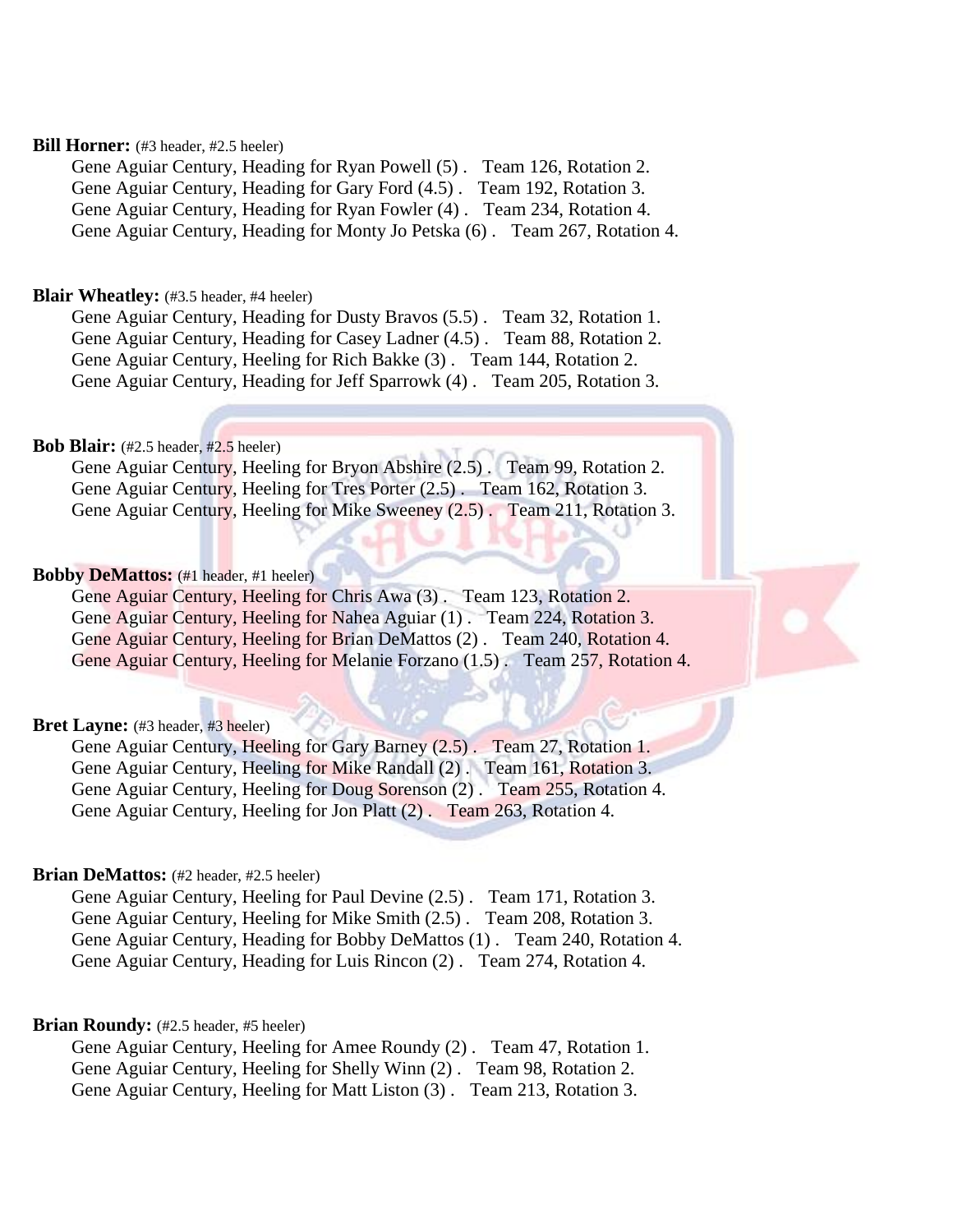#### Bruce Corkill: (#3 header, #3.5 heeler)

Gene Aguiar Century, Heeling for Mitzi Corkill (2.5) . Team 15, Rotation 1. Gene Aguiar Century, Heeling for Todd York (3.5) . Team 91, Rotation 2. Gene Aguiar Century, Heeling for Chance Kretschmer (3.5) . Team 150, Rotation 2.

#### Bryon Abshire: (#2.5 header, #1.5 heeler)

Gene Aguiar Century, Heading for Ryan Fowler (4) . Team 51, Rotation 1. Gene Aguiar Century, Heading for Bob Blair (2.5) . Team 99, Rotation 2. Gene Aguiar Century, Heading for Lyle Harvey (3.5) . Team 135, Rotation 2.

#### **Buck Baca:** (#2.5 header, #2.5 heeler)

Gene Aguiar Century, Heeling for Mike Nizzoli (2.5) . Team 89, Rotation 2. Gene Aguiar Century, Heading for Wyatt Gibbs (3) . Team 165, Rotation 3. Gene Aguiar Century, Heeling for Daren Lowry (2.5). Team 239, Rotation 4.

#### **Buck Cardoza:** (#3 header, #3 heeler)

Gene Aguiar Century, Heading for Danny Cardoza (2.5) . Team 39, Rotation 1. Gene Aguiar Century, Heading for Steve Simons (4) . Team 96, Rotation 2. Gene Aguiar Century, Heading for Kevin Dias (3.5) . Team 155, Rotation 3.

#### **Bud Streeter:** (#3 header, #3 heeler)

Gene Aguiar Century, Heeling for Lee Richmond (2) . Team 18, Rotation 1. Gene Aguiar Century, Heading for John H Morris (2) . Team 168, Rotation 3. Gene Aguiar Century, Heading for Larry Nordby (3). Team 261, Rotation 4.

COPING

#### **Buster Berna:** (#3.5 header, #3.5 heeler)

Gene Aguiar Century, Heading for Gary Ford (4.5) . Team 5, Rotation 1. Gene Aguiar Century, Heading for Todd Hampton (5.5) . Team 65, Rotation 1. Gene Aguiar Century, Heading for Daniel Green (5.5) . Team 137, Rotation 2. Gene Aguiar Century, Heading for Shawn Aguiar (3) . Team 272, Rotation 4.

#### Butch Pope: (#1.5 header, #1.5 heeler)

Gene Aguiar Century, Heading for Lee Legasey (2) . Team 78, Rotation 2. Gene Aguiar Century, Heading for Dustin Noblitt (3.5) . Team 145, Rotation 2. Gene Aguiar Century, Heading for Steve Simons (4) . Team 248, Rotation 4.

#### **Casey Awbrey:** (#4.5 header, #5 heeler)

Gene Aguiar Century, Heeling for Jeanne Gieck (2) . Team 16, Rotation 1.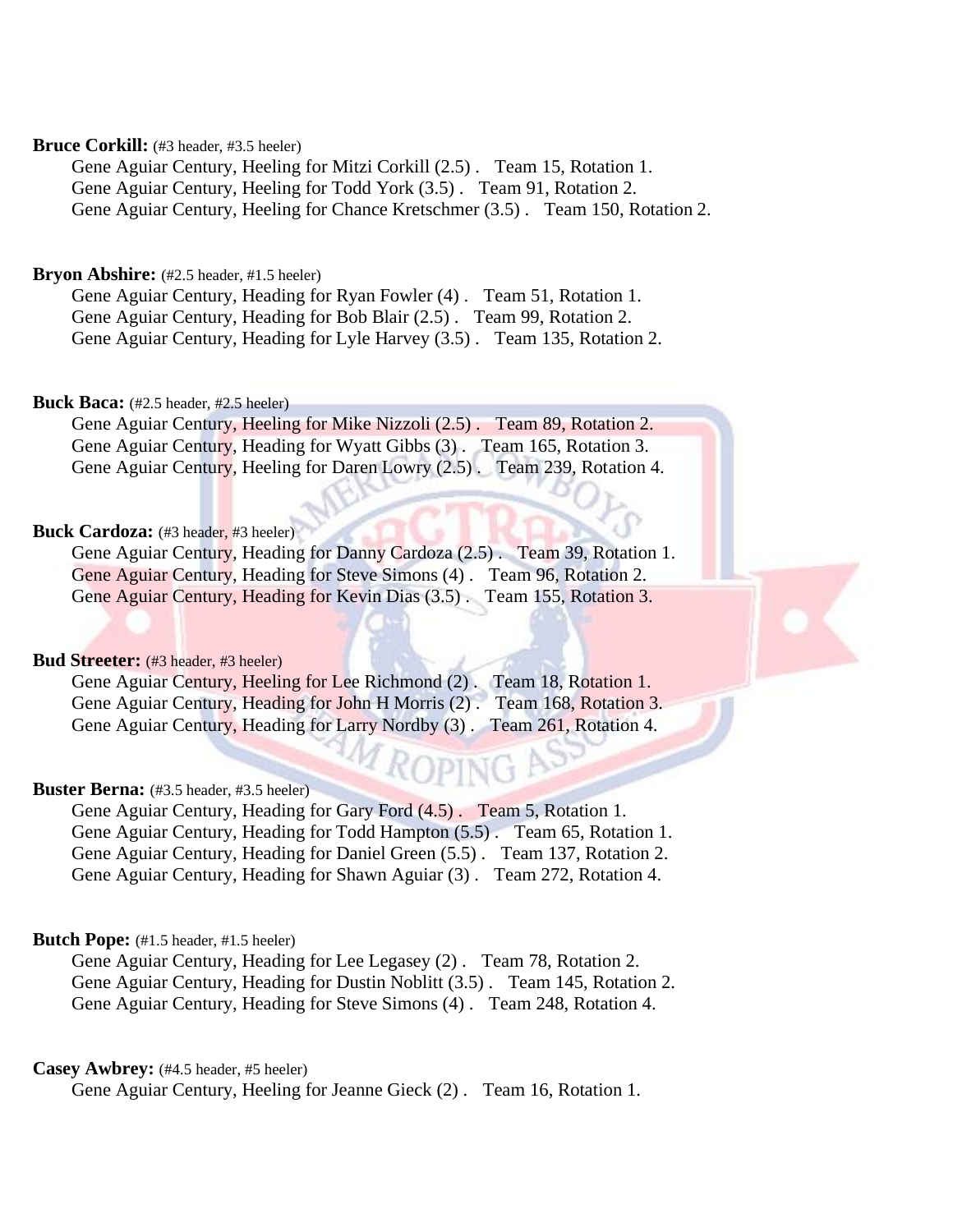#### **Casey Ladner:** (#3.5 header, #4.5 heeler)

Gene Aguiar Century, Heeling for Allan Gomes (2.5) . Team 46, Rotation 1. Gene Aguiar Century, Heeling for Ronnye Garcia (3.5) . Team 66, Rotation 1. Gene Aguiar Century, Heeling for Blair Wheatley (3.5) . Team 88, Rotation 2. Gene Aguiar Century, Heeling for Danny Goddard (2.5) . Team 111, Rotation 2.

#### **Casey Patterson:** (#2.5 header, #2.5 heeler)

Gene Aguiar Century, Heading for Dan Sr Williams (3) . Team 67, Rotation 1.

#### **Chad McDaniel:** (#4 header, #5 heeler)

Gene Aguiar Century, Heeling for Marty Okamura (3) . Team 23, Rotation 1. Gene Aguiar Century, Heeling for Larry Nordby (3.5). Team 81, Rotation 2. Gene Aguiar Century, Heeling for Wade Bertsch (2.5) . Team 134, Rotation 2. Gene Aguiar Century, Heeling for Steve Dugger (2.5). Team 214, Rotation 3.

#### **Chance Kretschmer:** (#3.5 header, #3 heeler)

Gene Aguiar Century, Heading for Mike Johns (5) . Team 3, Rotation 1. Gene Aguiar Century, Heading for Bruce Corkill (3.5). Team 150, Rotation 2.

#### **Chaz Rita:** (#3.5 header, #3 heeler)

Gene Aguiar Century, Heading for Jerold Camarillo (4) . Team 139, Rotation 2. Gene Aguiar Century, Heeling for Jimmy Miranda (1.5) . Team 218, Rotation 3. Gene Aguiar Century, Heeling for Steve Dugger (2.5) . Team 262, Rotation 4.

#### Chris Awa: (#3 header, #2 heeler)

Gene Aguiar Century, Heading for Bobby DeMattos (1). Team 123, Rotation 2. Gene Aguiar Century, Heading for Robert Rita (2.5) . Team 175, Rotation 3. Gene Aguiar Century, Heading for TBA TBA (1) . Team 230, Rotation 4. Gene Aguiar Century, Heading for Matt Liston (5.5) . Team 259, Rotation 4.

#### **Chris Burgess:** (#3 header, #3.5 heeler)

Gene Aguiar Century, Heeling for Robert E. McGrew (2) . Team 119, Rotation 2.

#### **Cliff Garrison:** (#3 header, #3 heeler)

Gene Aguiar Century, Heeling for Cole Hook (4) . Team 53, Rotation 1. Gene Aguiar Century, Heeling for JT Bradley (3.5) . Team 97, Rotation 2. Gene Aguiar Century, Heeling for Ralph Kelley (2.5) . Team 157, Rotation 3. Gene Aguiar Century, Heeling for Steve Smith (4) . Team 202, Rotation 3.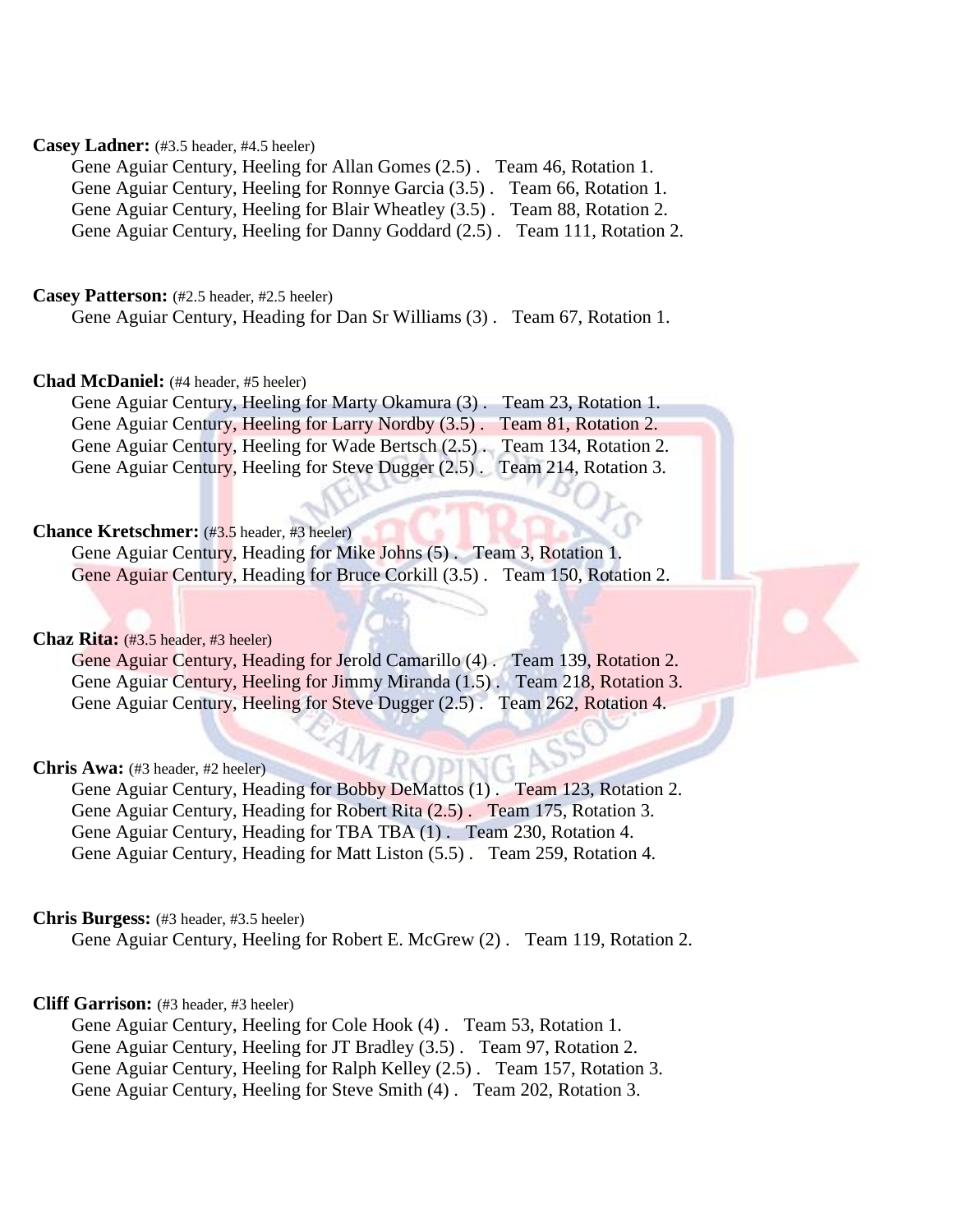**Clint Felton:** (#3.5 header, #4.5 heeler)

Gene Aguiar Century, Heeling for Paul Mullins (4) . Team 160, Rotation 3.

**Coby Larsen:** (#2.5 header, #2.5 heeler)

Gene Aguiar Century, Heeling for Gary Barney (2.5) . Team 84, Rotation 2.

**Cody Soffel:** (#3.5 header, #4 heeler) Gene Aguiar Century, Heeling for Doug Sorenson (2) . Team 254, Rotation 4.

**Cole Hook:** (#4 header, #3.5 heeler)

Gene Aguiar Century, Heading for Cliff Garrison (3) . Team 53, Rotation 1.<br>Gene Aguiar Century, Heading for Tony Graham (4) . Team 125, Rotation 2. Gene Aguiar Century, Heading for Tony Graham (4).

**Collin Bowler:** (#1.5 header, #1.5 heeler) Gene Aguiar Century, Heeling for Mike Randall (2) . Team 181, Rotation 3.

**Coral Morris:** (#1.5 header, #1.5 heeler)

Gene Aguiar Century, Heading for Kasey Kilcup (3.5) . Team 167, Rotation 3. Gene Aguiar Century, Heading for Ron Bishop (2.5) . Team 217, Rotation 3. Gene Aguiar Century, Heading for Jeff Staples (2) . Team 250, Rotation 4.

**Cris Robles:** (#2 header, #2.5 heeler)

Gene Aguiar Century, Heeling for Tres Porter (2.5) . Team 24, Rotation 1. Gene Aguiar Century, Heeling for Danny Goddard (2.5) . Team 62, Rotation 1. Gene Aguiar Century, Heeling for Mike MacKenzie (2.5) . Team 220, Rotation 3.

**Dan Coverley:** (#1 header, #1 heeler)

Gene Aguiar Century, Heading for Ed Archuleta (2.5) . Team 177, Rotation 3. Gene Aguiar Century, Heading for Doug Curtis (1.5) . Team 253, Rotation 4.

Dan Dowdy: (#2.5 header, #2.5 heeler)

Gene Aguiar Century, Heeling for Mark Moreland (2.5) . Team 242, Rotation 4. Gene Aguiar Century, Heeling for Jimmy Miranda (1.5) . Team 243, Rotation 4.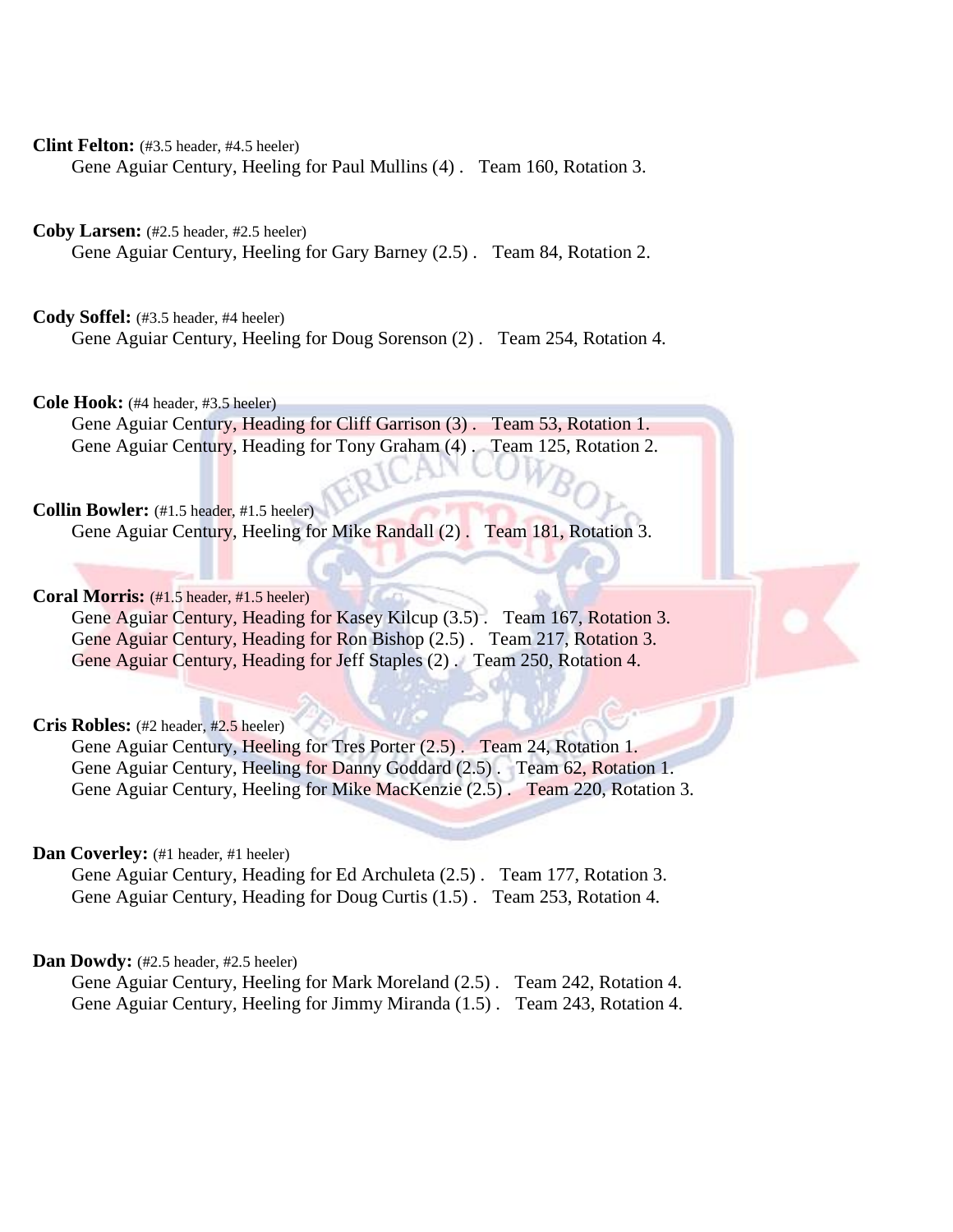#### **Dan Duncan:** (#3 header, #3 heeler)

Gene Aguiar Century, Heeling for Ed Moreda (3) . Team 86, Rotation 2. Gene Aguiar Century, Heeling for Jim Estill (3.5) . Team 164, Rotation 3. Gene Aguiar Century, Heeling for Ty Marriott (2.5) . Team 191, Rotation 3. Gene Aguiar Century, Heeling for Kenny Rhodes (3) . Team 223, Rotation 3.

#### **Dan Holland:** (#4 header, #5.5 heeler)

Gene Aguiar Century, Heeling for Steve Dugger (2.5) . Team 114, Rotation 2.

#### **Dan Santos:** (#2 header, #1.5 heeler)

Gene Aguiar Century, Heading for Ron Bishop (2.5) . Team 193, Rotation 3. Gene Aguiar Century, Heading for Steve Challender (1.5) . Team 229, Rotation 4.

#### **Dan Sr Williams:** (#3 header, #3 heeler)

Gene Aguiar Century, Heading for Ted Williams (3.5). Team 49, Rotation 1. Gene Aguiar Century, Heeling for Casey Patterson (2.5) . Team 67, Rotation 1. Gene Aguiar Century, Heeling for Josh Alexander (4) . Team 118, Rotation 2.

#### Daniel Green: (#6 header, #5.5 heeler)

Gene Aguiar Century, Heeling for Buster Berna (3.5) . Team 137, Rotation 2. Gene Aguiar Century, Heeling for Shelly Winn (2) . Team 159, Rotation 3. Gene Aguiar Century, Heeling for Hank Brown (4) . Team 227, Rotation 4. Gene Aguiar Century, Heeling for Daren Lowry (2.5) . Team 271, Rotation 4.

#### Danny Cardoza: (#2.5 header, #2.5 heeler)

Gene Aguiar Century, Heeling for Buck Cardoza (3) . Team 39, Rotation 1. Gene Aguiar Century, Heeling for Kyle Beaver (3) . Team 92, Rotation 2. Gene Aguiar Century, Heeling for Ernie Cardoza (3) . Team 212, Rotation 3. Gene Aguiar Century, Heeling for Luke Cardoza (3) . Team 252, Rotation 4.

#### Danny Goddard: (#2.5 header, #2 heeler)

Gene Aguiar Century, Heading for Ronnye Garcia (3.5) . Team 8, Rotation 1. Gene Aguiar Century, Heading for Cris Robles (2.5) . Team 62, Rotation 1. Gene Aguiar Century, Heading for Casey Ladner (4.5) . Team 111, Rotation 2. Gene Aguiar Century, Heading for Dusty Bravos (5.5) . Team 142, Rotation 2.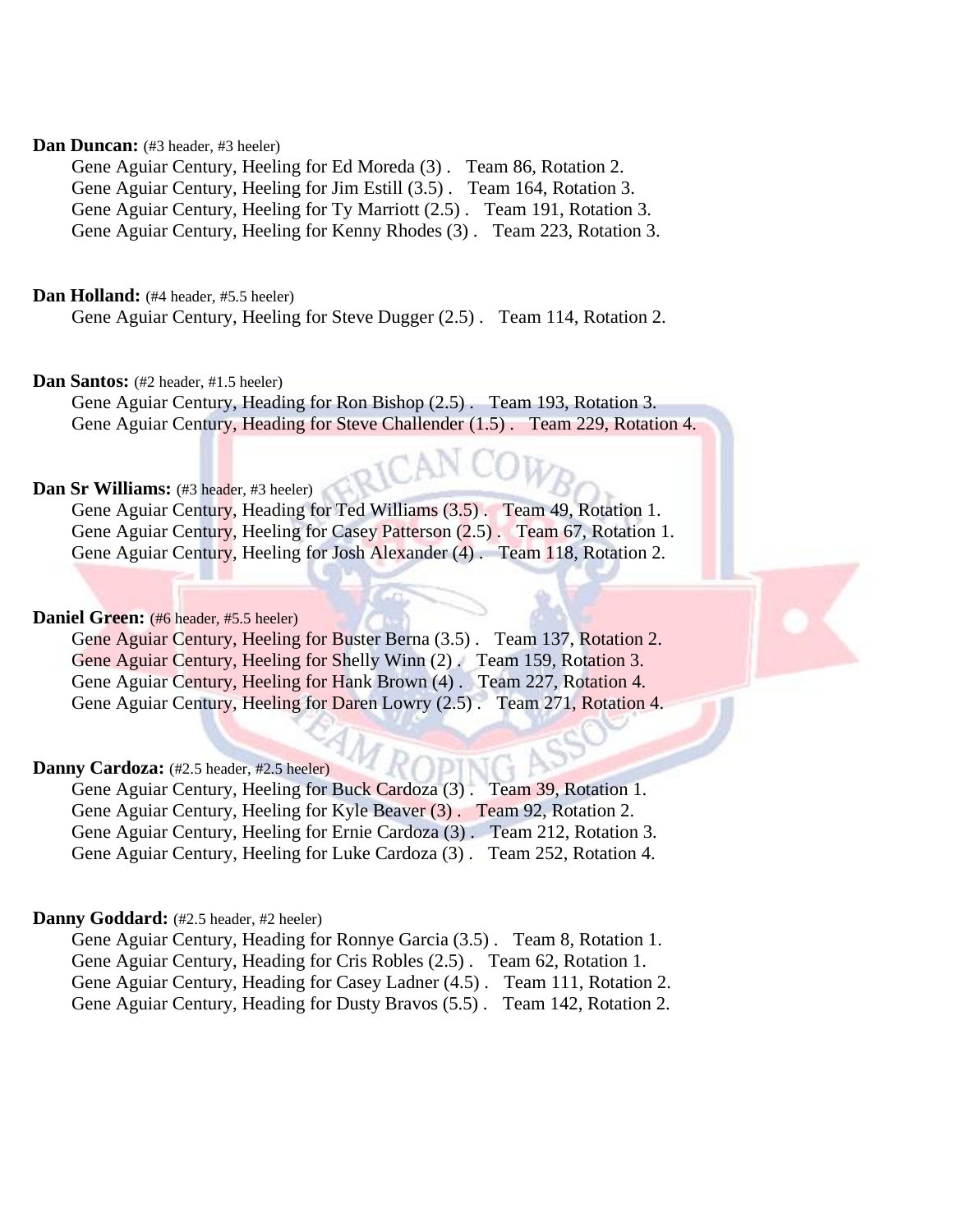#### Daren Lowry: (#2.5 header, #2 heeler)

Gene Aguiar Century, Heading for Jeff Sparrowk (4) . Team 116, Rotation 2. Gene Aguiar Century, Heading for Walt Rodman (5) . Team 196, Rotation 3. Gene Aguiar Century, Heading for Buck Baca (2.5) . Team 239, Rotation 4. Gene Aguiar Century, Heading for Daniel Green (5.5) . Team 271, Rotation 4.

#### **Dave Tyndall:** (#2 header, #2 heeler)

Gene Aguiar Century, Heeling for Wayne Lund (1.5) . Team 95, Rotation 2. Gene Aguiar Century, Heeling for Mike Umbdenstock (1.5) . Team 154, Rotation 3.

#### **Delton Cullins:** (#2.5 header, #2.5 heeler)

Gene Aguiar Century, Heading for Lyle Harvey (3.5) . Team 58, Rotation 1. Gene Aguiar Century, Heading for Tyson Porter (2.5) . Team 104, Rotation 2. Gene Aguiar Century, Heading for Tommy Rogers (3) . Team 138, Rotation 2. Gene Aguiar Century, Heading for George Porter (2) . Team 184, Rotation 3.

#### Dirk Jim: (#4 header, #4 heeler)

Gene Aguiar Century, Heeling for Randy Rogers (3.5). Team 176, Rotation 3.

#### **Donna Nelson:** (#2.5 header, #1.5 heeler)

Gene Aguiar Century, Heading for Jeff Gieck (3.5) . Team 172, Rotation 3. Gene Aguiar Century, Heading for Ryan Powell (5) . Team 266, Rotation 4.

**Dorian Bundy:** (#2.5 header, #2 heeler)

Gene Aguiar Century, Heeling for Mike Randall (2) . Team 235, Rotation 4.

#### **Doug Curtis:** (#1.5 header, #1.5 heeler)

Gene Aguiar Century, Heeling for Kenny Rhodes (3) . Team 180, Rotation 3. Gene Aguiar Century, Heeling for John Laxague (1) . Team 215, Rotation 3. Gene Aguiar Century, Heeling for Dan Coverley (1) . Team 253, Rotation 4.

#### **Doug Glenn:** (#1 header, #1 heeler)

Gene Aguiar Century, Heeling for Robert Ow (1) . Team 59, Rotation 1. Gene Aguiar Century, Heading for Pistol Bray (4) . Team 129, Rotation 2. Gene Aguiar Century, Heading for Aaron Bean (2.5) . Team 183, Rotation 3. Gene Aguiar Century, Heeling for Becki Bean (1) . Team 222, Rotation 3.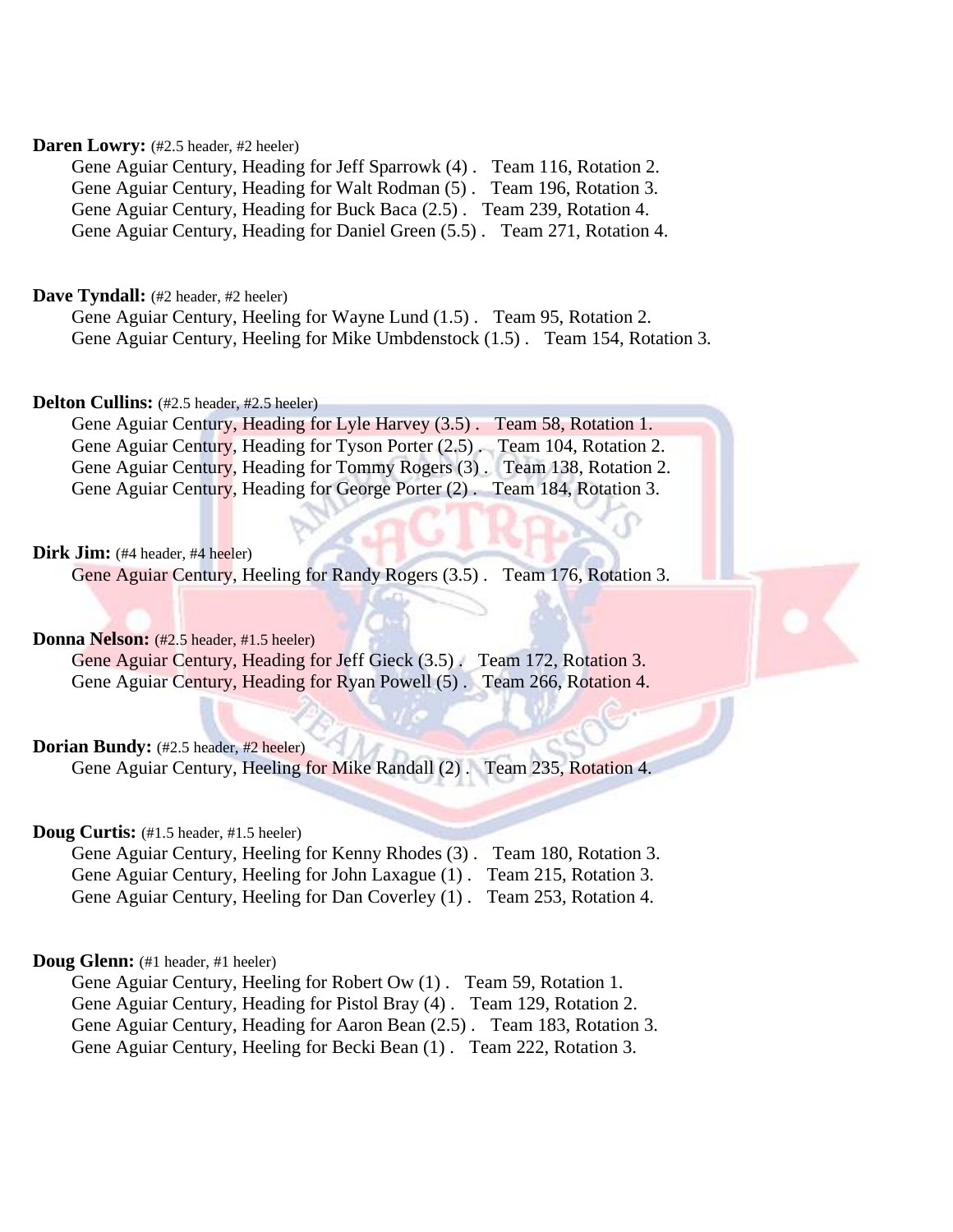#### **Doug Sorenson:** (#2 header, #2 heeler)

Gene Aguiar Century, Heading for Mike Randall (2) . Team 216, Rotation 3. Gene Aguiar Century, Heading for Cody Soffel (4) . Team 254, Rotation 4. Gene Aguiar Century, Heading for Bret Layne (3) . Team 255, Rotation 4.

#### **Dustin Noblitt:** (#4 header, #3.5 heeler)

Gene Aguiar Century, Heading for Monty Crist (5) . Team 34, Rotation 1. Gene Aguiar Century, Heeling for Jack Sparrowk (2) . Team 35, Rotation 1. Gene Aguiar Century, Heeling for Butch Pope (1.5) . Team 145, Rotation 2.

#### **Dusty Bravos:** (#4 header, #5.5 heeler)

Gene Aguiar Century, Heeling for Blair Wheatley (3.5) . Team 32, Rotation 1. Gene Aguiar Century, Heeling for Larry Williams (3) . Team 87, Rotation 2. Gene Aguiar Century, Heeling for Danny Goddard (2.5). Team 142, Rotation 2.

#### **Ed Archuleta:** (#3 header, #2.5 heeler)

Gene Aguiar Century, Heeling for Dan Coverley (1). Team 177, Rotation 3. Gene Aguiar Century, Heeling for Ken DeWitt (2.5) . Team 210, Rotation 3. Gene Aguiar Century, Heeling for Mike Dulgar (2) . Team 251, Rotation 4.

#### **Ed Moreda:** (#3 header, #3 heeler)

Gene Aguiar Century, Heading for Dan Duncan (3) . Team 86, Rotation 2. Gene Aguiar Century, Heading for Tom Howell (4). Team 156, Rotation 3. Gene Aguiar Century, Heading for Matt Hussman (4.5). Team 275, Rotation 4.

#### **Ernie Cardoza:** (#3 header, #2.5 heeler)

Gene Aguiar Century, Heading for Kevin Dias (3.5) . Team 61, Rotation 1. Gene Aguiar Century, Heading for Luke Cardoza (4) . Team 169, Rotation 3. Gene Aguiar Century, Heading for Danny Cardoza (2.5) . Team 212, Rotation 3.

#### Frank Perez: (#4 header, #5 heeler)

Gene Aguiar Century, Heeling for Zane Denio (3.5) . Team 2, Rotation 1. Gene Aguiar Century, Heeling for Karen Dias (3) . Team 20, Rotation 1. Gene Aguiar Century, Heeling for Sandy Perez (2.5) . Team 77, Rotation 2. Gene Aguiar Century, Heeling for Mike Sweeney (2.5) . Team 130, Rotation 2.

#### **Frank VanArtsdalen:** (#3 header, #3.5 heeler)

Gene Aguiar Century, Heeling for Mike Nizzoli (2.5) . Team 36, Rotation 1. Gene Aguiar Century, Heeling for JT Bradley (3.5) . Team 185, Rotation 3.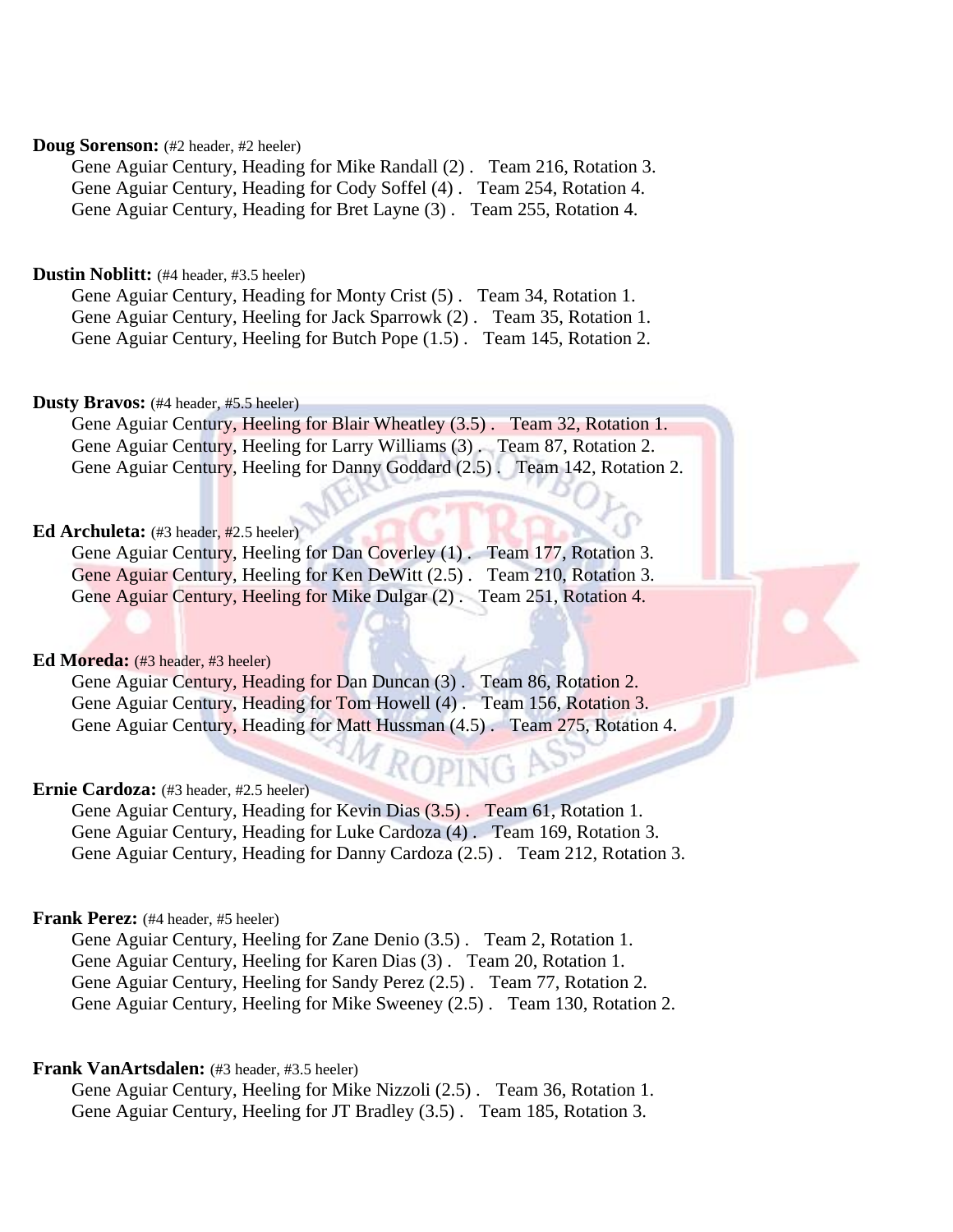#### Gary Barney: (#2.5 header, #2.5 heeler)

Gene Aguiar Century, Heading for Bret Layne (3) . Team 27, Rotation 1. Gene Aguiar Century, Heading for Coby Larsen (2.5) . Team 84, Rotation 2.

#### **Gary Ford:** (#3.5 header, #4.5 heeler)

Gene Aguiar Century, Heeling for Buster Berna (3.5) . Team 5, Rotation 1. Gene Aguiar Century, Heeling for Hank Brown (4) . Team 190, Rotation 3. Gene Aguiar Century, Heeling for Bill Horner (3) . Team 192, Rotation 3. Gene Aguiar Century, Heading for Wyatt Gibbs (3) . Team 228, Rotation 4.

#### George Porter: (#2 header, #2 heeler)

Gene Aguiar Century, Heeling for Nahea Aguiar (1). Team 44, Rotation 1. Gene Aguiar Century, Heeling for Mike Sweeney (2.5) . Team 75, Rotation 1. Gene Aguiar Century, Heeling for Tres Porter (2.5) . Team 102, Rotation 2. Gene Aguiar Century, Heeling for Delton Cullins (2.5). Team 184, Rotation 3.

#### **George Schmidt:** (#4 header, #4 heeler)

Gene Aguiar Century, Heeling for Wade Bertsch (2.5) . Team 60, Rotation 1. Gene Aguiar Century, Heeling for Steve Hoffman (3) . Team 258, Rotation 4.

#### **Hank Brown:** (#4 header, #2.5 heeler)

Gene Aguiar Century, Heading for Walt Rodman (5) . Team 122, Rotation 2. Gene Aguiar Century, Heading for Gary Ford (4.5) . Team 190, Rotation 3. Gene Aguiar Century, Heading for Daniel Green (5.5) . Team 227, Rotation 4. Gene Aguiar Century, Heading for Anival Guerrero (5) . Team 260, Rotation 4.

#### Hank Curry: (#3 header, #3 heeler)

Gene Aguiar Century, Heeling for Ty Marriott (2.5) . Team 17, Rotation 1. Gene Aguiar Century, Heading for Ty Morrill (3.5) . Team 71, Rotation 1. Gene Aguiar Century, Heading for Travis Stewart (5) . Team 124, Rotation 2. Gene Aguiar Century, Heading for Matt Hussman (4.5) . Team 221, Rotation 3.

#### **Herman Delgadillo:** (#2.5 header, #1.5 heeler)

Gene Aguiar Century, Heading for Larry McGrady (1.5) . Team 74, Rotation 1. Gene Aguiar Century, Heading for Terry Holliday (2.5) . Team 128, Rotation 2. Gene Aguiar Century, Heading for Pete Harris (1) . Team 194, Rotation 3.

#### **Howard Scates:** (#1.5 header, #1.5 heeler)

Gene Aguiar Century, Heading for Steve Gilson (4.5) . Team 85, Rotation 2.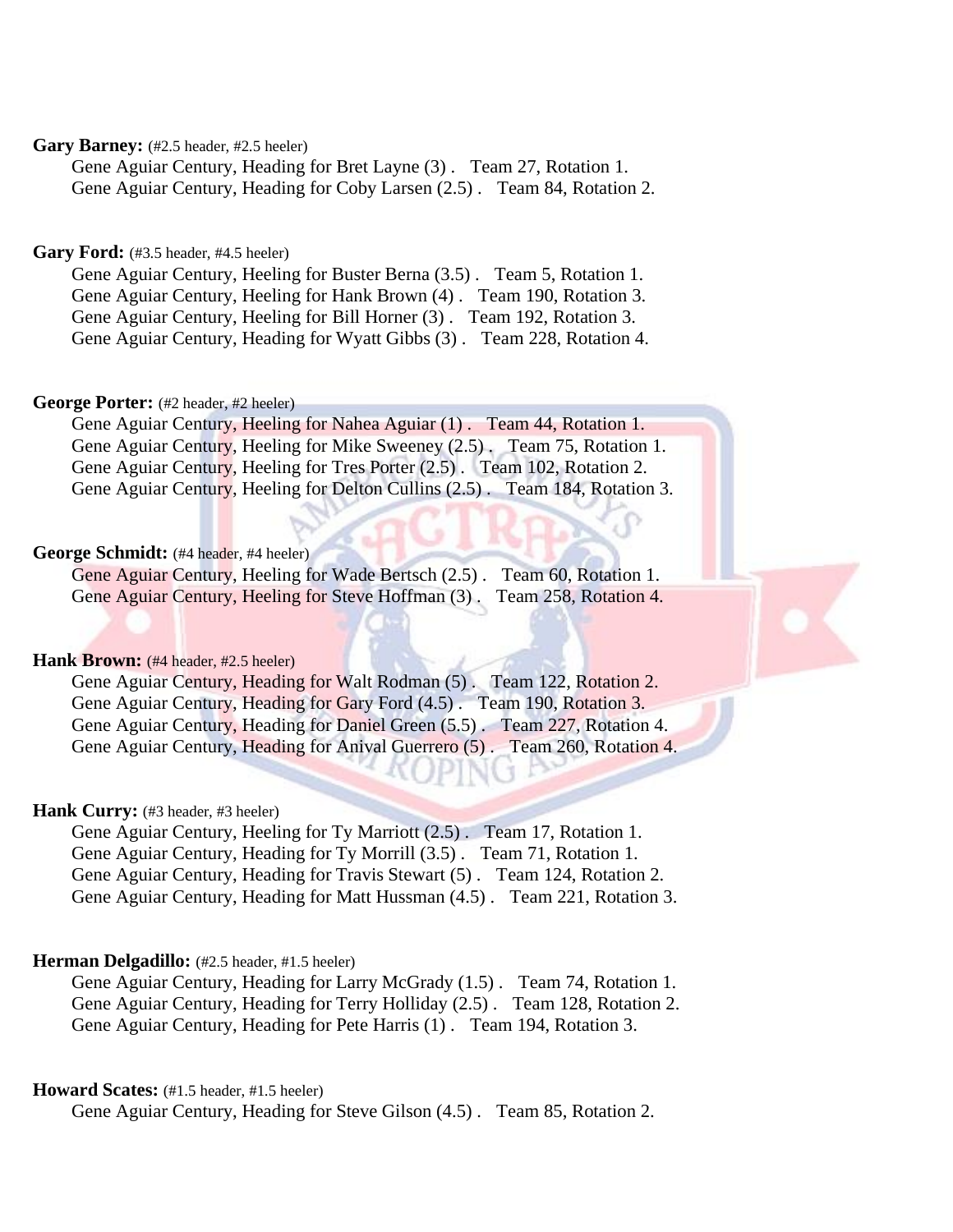#### **Hunter Lowry:** (#3.5 header, #3.5 heeler)

Gene Aguiar Century, Heeling for Jack Sparrowk (2) . Team 188, Rotation 3.

#### **Jack Sparrowk:** (#2 header, #1.5 heeler)

Gene Aguiar Century, Heading for Dustin Noblitt (3.5) . Team 35, Rotation 1. Gene Aguiar Century, Heading for Anival Guerrero (5) . Team 113, Rotation 2. Gene Aguiar Century, Heading for Hunter Lowry (3.5) . Team 188, Rotation 3. Gene Aguiar Century, Heading for Jeff Sparrowk (4) . Team 246, Rotation 4.

#### **Jake Jr Young:** (#1.5 header, #1.5 heeler)

Gene Aguiar Century, Heeling for Jake Sr Young (2) . Team 22, Rotation 1.

#### **Jake Sr Young:** (#2 header, #2 heeler)

Gene Aguiar Century, Heading for Jake Jr Young (1.5) . Team 22, Rotation 1. Gene Aguiar Century, Heeling for Todd McWilliams (3). Team 80, Rotation 2.

#### **Jason Boegle:** (#4 header, #4.5 heeler)

Gene Aguiar Century, Heeling for Todd York (3.5) . Team 1, Rotation 1. Gene Aguiar Century, Heeling for Karen Dias (3) . Team 45, Rotation 1. Gene Aguiar Century, Heeling for Mitzi Corkill (2.5) . Team 73, Rotation 1. Gene Aguiar Century, Heeling for Jim Estill (3.5) . Team 148, Rotation 2.

#### **Jeanne Gieck:** (#2 header, #2 heeler)

Gene Aguiar Century, Heading for Casey Awbrey (5) . Team 16, Rotation 1. Gene Aguiar Century, Heading for Paul Mullins (4.5) . Team 63, Rotation 1. Gene Aguiar Century, Heading for Jeff Gieck (3.5) . Team 115, Rotation 2. Gene Aguiar Century, Heading for Paul Dunn (4.5) . Team 203, Rotation 3.

#### **Jeff Gieck:** (#3 header, #3.5 heeler)

Gene Aguiar Century, Heeling for Marti Anderson (3) . Team 11, Rotation 1. Gene Aguiar Century, Heeling for Lee Richmond (2) . Team 68, Rotation 1. Gene Aguiar Century, Heeling for Jeanne Gieck (2) . Team 115, Rotation 2. Gene Aguiar Century, Heeling for Donna Nelson (2.5) . Team 172, Rotation 3.

#### **Jeff Sparrowk:** (#4 header, #4 heeler)

Gene Aguiar Century, Heeling for Daren Lowry (2.5) . Team 116, Rotation 2. Gene Aguiar Century, Heeling for Rich Bakke (3) . Team 170, Rotation 3. Gene Aguiar Century, Heeling for Blair Wheatley (3.5) . Team 205, Rotation 3. Gene Aguiar Century, Heeling for Jack Sparrowk (2) . Team 246, Rotation 4.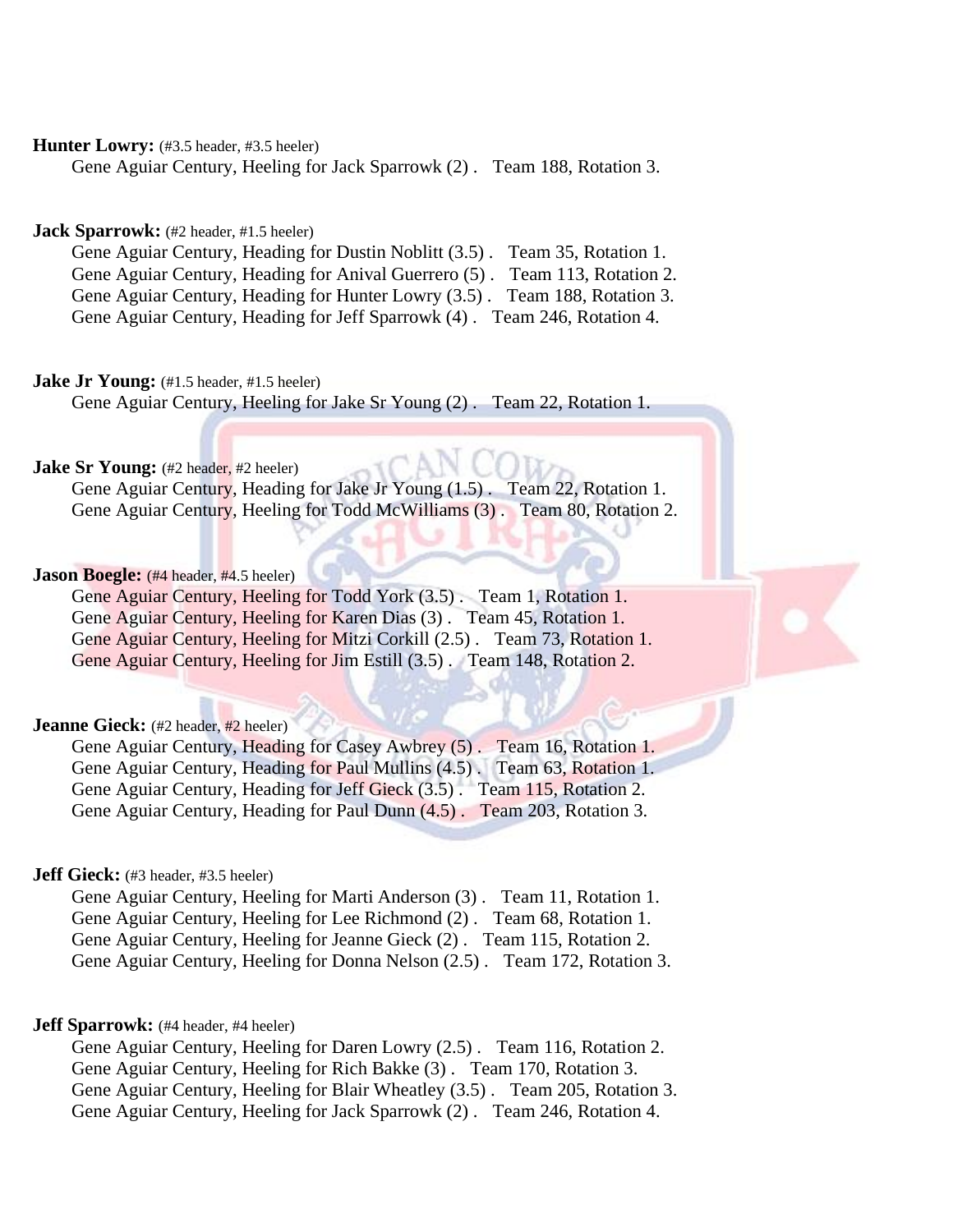#### **Jeff Staples:** (#2 header, #2 heeler)

Gene Aguiar Century, Heeling for John H Morris (2.5) . Team 201, Rotation 3. Gene Aguiar Century, Heeling for Coral Morris (1.5) . Team 250, Rotation 4.

#### **Jeremy Taylor:** (#2 header, #2 heeler)

Gene Aguiar Century, Heading for Kim Robinson (1) . Team 197, Rotation 3.

#### **Jerold Camarillo:** (#4 header, #4 heeler)

Gene Aguiar Century, Heeling for Levi Rita (3) . Team 7, Rotation 1. Gene Aguiar Century, Heeling for Chaz Rita (3.5) . Team 139, Rotation 2.

#### **Jerritt Wagner:** (#3.5 header, #3.5 heeler)

Gene Aguiar Century, Heeling for Marv Barton (2) . Team 12, Rotation 1. Gene Aguiar Century, Heeling for Robert Ow (1) . Team 107, Rotation 2.

#### **Jim Estill:** (#3.5 header, #2.5 heeler)

Gene Aguiar Century, Heading for Jason Boegle (4.5) . Team 148, Rotation 2. Gene Aguiar Century, Heading for Dan Duncan (3) . Team 164, Rotation 3. Gene Aguiar Century, Heading for Travis Stewart (5) . Team 187, Rotation 3. Gene Aguiar Century, Heading for Russell Funk (5.5). Team 225, Rotation 3.

#### **Jimmy Miranda:** (#1.5 header, #1.5 heeler)

Gene Aguiar Century, Heading for Kelly Medeiros (2.5) . Team 33, Rotation 1. Gene Aguiar Century, Heading for Luis Rincon (2) . Team 109, Rotation 2. Gene Aguiar Century, Heading for Chaz Rita (3) . Team 218, Rotation 3. Gene Aguiar Century, Heading for Dan Dowdy (2.5) . Team 243, Rotation 4.

**Joe Laxague:** (#1.5 header, #1.5 heeler)

Gene Aguiar Century, Heeling for John Laxague (1) . Team 153, Rotation 3.

#### **John Laxague:** (#1 header, #1 heeler)

Gene Aguiar Century, Heading for Joe Laxague (1.5) . Team 153, Rotation 3. Gene Aguiar Century, Heading for Doug Curtis (1.5) . Team 215, Rotation 3.

#### **John Prito:** (#1.5 header, #1.5 heeler)

Gene Aguiar Century, Heeling for Stoney Joseph (3.5) . Team 41, Rotation 1. Gene Aguiar Century, Heeling for Kenneth Faborito, Jr (1.5) . Team 93, Rotation 2. Gene Aguiar Century, Heading for Kelly Medeiros (2.5) . Team 152, Rotation 3.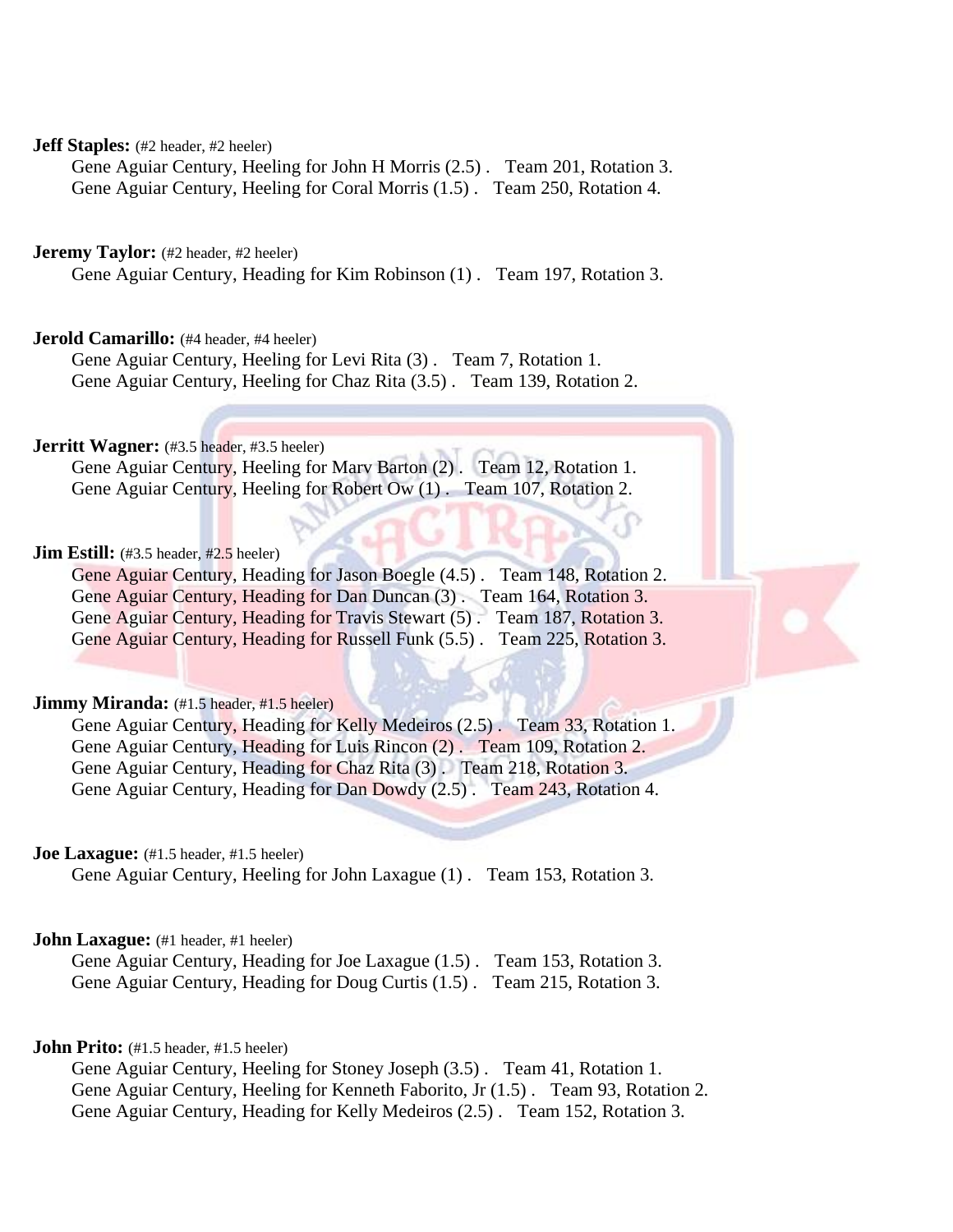#### **John Stamper:** (#2 header, #2 heeler)

Gene Aguiar Century, Heeling for John R Smith (3) . Team 48, Rotation 1.

#### **John H Morris:** (#2.5 header, #2 heeler)

Gene Aguiar Century, Heeling for Bud Streeter (3) . Team 168, Rotation 3. Gene Aguiar Century, Heading for Jeff Staples (2) . Team 201, Rotation 3. Gene Aguiar Century, Heading for Ron Bishop (2.5) . Team 244, Rotation 4. Gene Aguiar Century, Heading for Steve Challender (1.5) . Team 270, Rotation 4.

#### **John R Smith:** (#3 header, #2 heeler)

Gene Aguiar Century, Heading for John Stamper (2) . Team 48, Rotation 1. Gene Aguiar Century, Heading for Tyson Porter (2.5) . Team 79, Rotation 2.<br>Gene Aguiar Century, Heading for Lyle Harvey (3.5) . Team 108, Rotation 2. Gene Aguiar Century, Heading for Lyle Harvey (3.5).

#### **John W. Miller:** (#2 header, #2 heeler)

Gene Aguiar Century, Heeling for Paul Barnes (1.5) . Team 37, Rotation 1. Gene Aguiar Century, Heeling for Mike Umbdenstock (1.5) . Team 90, Rotation 2. Gene Aguiar Century, Heeling for Mike Dulgar (2) . Team 219, Rotation 3.

**Jon Platt:** (#2 header, #2 heeler)

Gene Aguiar Century, Heading for Bret Layne (3) . Team 263, Rotation 4.

#### **Josh Alexander:** (#4 header, #3.5 heeler)

Gene Aguiar Century, Heading for Kevin Dias (3.5) . Team 30, Rotation 1. Gene Aguiar Century, Heading for Dan Sr Williams (3). Team 118, Rotation 2.

#### **JT Bradley:** (#3.5 header, #2 heeler)

Gene Aguiar Century, Heading for Cliff Garrison (3) . Team 97, Rotation 2. Gene Aguiar Century, Heading for Frank VanArtsdalen (3.5) . Team 185, Rotation 3. Gene Aguiar Century, Heading for Walt Rodman (5) . Team 231, Rotation 4. Gene Aguiar Century, Heading for Pete Williams (2) . Team 264, Rotation 4.

#### **Kale Ornellas:** (#3 header, #3 heeler)

Gene Aguiar Century, Heeling for Allan Gomes (2.5) . Team 136, Rotation 2.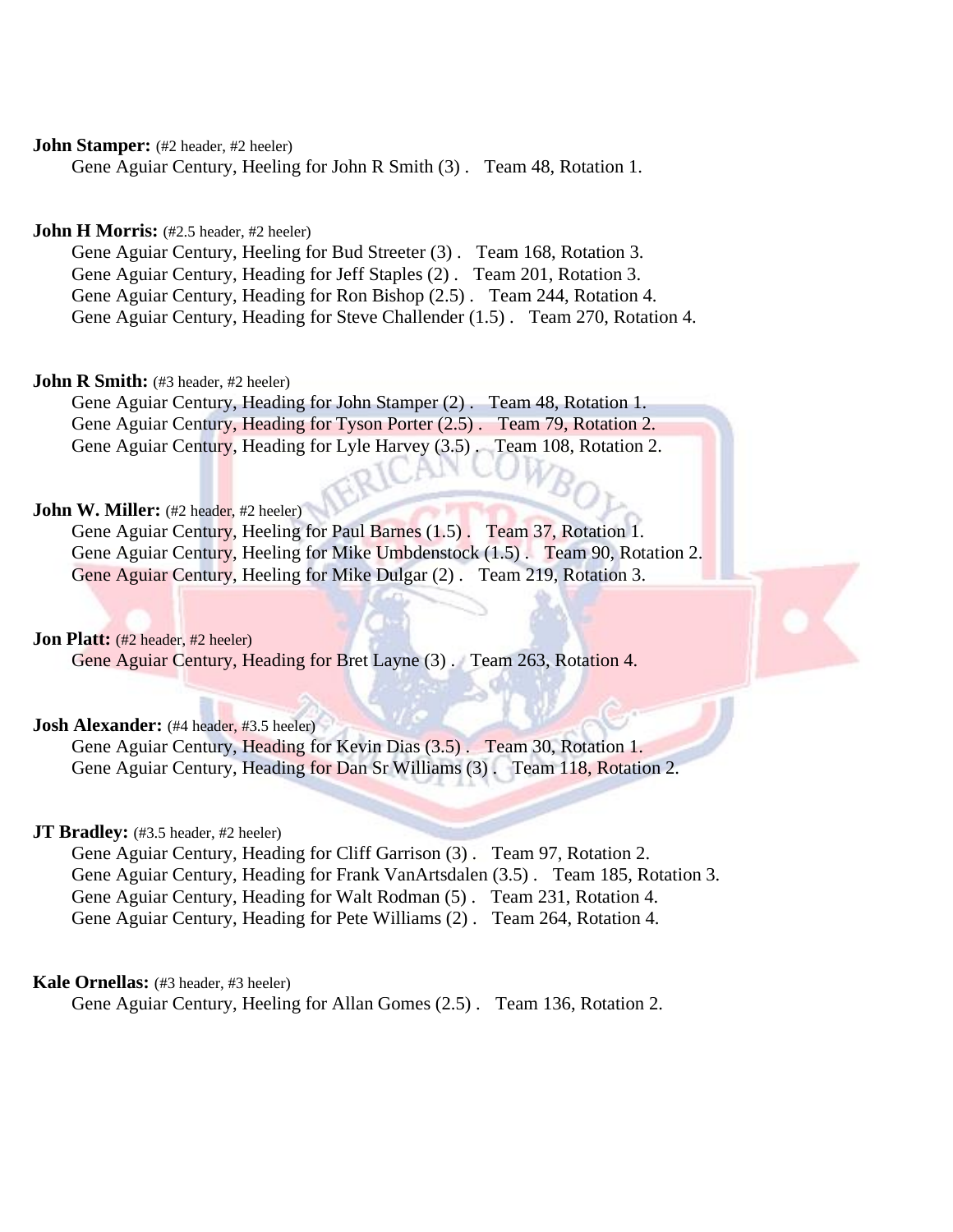#### **Karen Dias:** (#3 header, #2 heeler)

Gene Aguiar Century, Heading for Frank Perez (5) . Team 20, Rotation 1. Gene Aguiar Century, Heading for Jason Boegle (4.5) . Team 45, Rotation 1. Gene Aguiar Century, Heading for Kevin Dias (3.5) . Team 110, Rotation 2. Gene Aguiar Century, Heading for Tim Gaither (3.5) . Team 237, Rotation 4.

**Kasey Kilcup:** (#3 header, #3.5 heeler)

Gene Aguiar Century, Heeling for Coral Morris (1.5) . Team 167, Rotation 3.

**Kelly Medeiros:** (#2 header, #2.5 heeler)

Gene Aguiar Century, Heeling for Jimmy Miranda (1.5) . Team 33, Rotation 1. Gene Aguiar Century, Heeling for John Prito (1.5) . Team 152, Rotation 3.

**Ken DeWitt:** (#2.5 header, #2 heeler)

Gene Aguiar Century, Heading for Mark Lee (3.5). Team 25, Rotation 1. Gene Aguiar Century, Heading for Ed Archuleta (2.5) . Team 210, Rotation 3.

**Kenneth Faborito, Jr:** (#1.5 header, #1.5 heeler)

Gene Aguiar Century, Heading for John Prito (1.5) . Team 93, Rotation 2.

**Kenny Lee:** (#3 header, #3 heeler)

Gene Aguiar Century, Heading for Matt Hussman (4.5) . Team 166, Rotation 3.

**Kenny Rhodes:** (#3 header, #2.5 heeler)

Gene Aguiar Century, Heading for Mark Lee (3.5). Team 158, Rotation 3. Gene Aguiar Century, Heading for Doug Curtis (1.5) . Team 180, Rotation 3. Gene Aguiar Century, Heading for Dan Duncan (3) . Team 223, Rotation 3.

**Kevin Dias:** (#3.5 header, #3.5 heeler)

Gene Aguiar Century, Heeling for Josh Alexander (4) . Team 30, Rotation 1. Gene Aguiar Century, Heeling for Ernie Cardoza (3) . Team 61, Rotation 1. Gene Aguiar Century, Heeling for Karen Dias (3) . Team 110, Rotation 2. Gene Aguiar Century, Heeling for Buck Cardoza (3) . Team 155, Rotation 3.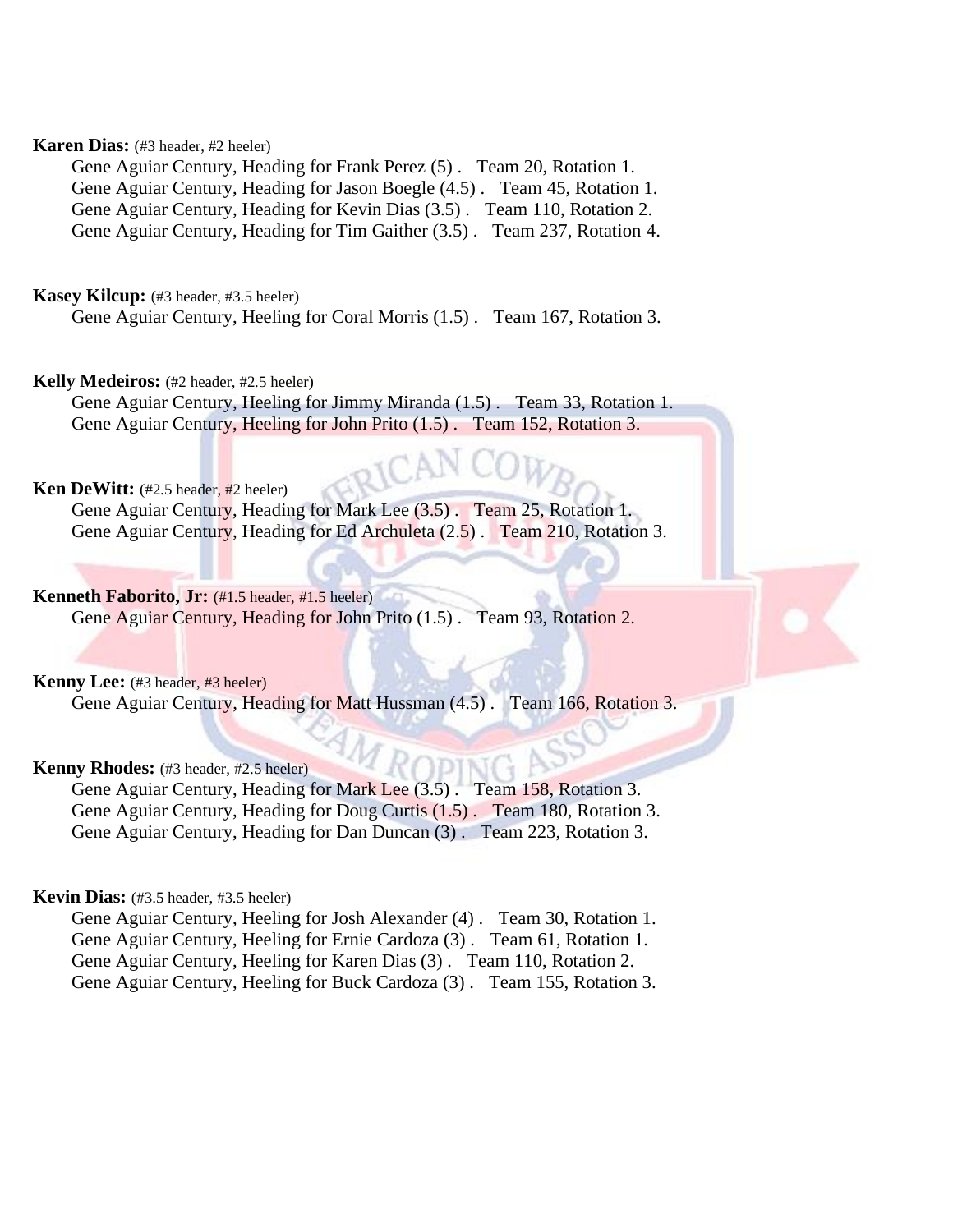#### **Kim Robinson:** (#1 header, #1 heeler)

Gene Aguiar Century, Heeling for Amee Roundy (2) . Team 131, Rotation 2. Gene Aguiar Century, Heeling for Jeremy Taylor (2) . Team 197, Rotation 3. Gene Aguiar Century, Heeling for Mark Moreland (2.5) . Team 206, Rotation 3. Gene Aguiar Century, Heeling for Riley Robinson (2) . Team 236, Rotation 4.

#### **Kyle Beaver:** (#3 header, #2.5 heeler)

Gene Aguiar Century, Heading for Danny Cardoza (2.5) . Team 92, Rotation 2.

#### **Kyle Schorovsky:** (#4.5 header, #4 heeler)

Gene Aguiar Century, Heeling for Todd McWilliams (3) . Team 133, Rotation 2.

#### Larry McGrady: (#2 header, #1.5 heeler)

Gene Aguiar Century, Heeling for Herman Delgadillo (2.5) . Team 74, Rotation 1.

#### Larry Nordby: (#3.5 header, #3 heeler)

Gene Aguiar Century, Heading for Chad McDaniel (5) . Team 81, Rotation 2. Gene Aguiar Century, Heeling for Bud Streeter (3). Team 261, Rotation 4.

#### Larry Williams: (#3 header, #3 heeler)

Gene Aguiar Century, Heading for Ty Morrill (3.5) . Team 13, Rotation 1. Gene Aguiar Century, Heading for Ted Williams (3.5) . Team 40, Rotation 1. Gene Aguiar Century, Heeling for Ray Miller (2) . Team 64, Rotation 1. Gene Aguiar Century, Heading for Dusty Bravos (5.5) . Team 87, Rotation 2. Gene Aguiar Century, Heading for Ted Williams (3.5) . Team 140, Rotation 2.

#### Lee Legasey: (#2 header, #2 heeler)

Gene Aguiar Century, Heeling for Allan Gomes (2.5) . Team 19, Rotation 1. Gene Aguiar Century, Heeling for Butch Pope (1.5) . Team 78, Rotation 2. Gene Aguiar Century, Heeling for Mark Moreland (2.5) . Team 163, Rotation 3.

#### Lee Richmond: (#2 header, #2 heeler)

Gene Aguiar Century, Heading for Bud Streeter (3) . Team 18, Rotation 1. Gene Aguiar Century, Heading for Jeff Gieck (3.5) . Team 68, Rotation 1.

#### Levi Rita: (#3 header, #2.5 heeler)

Gene Aguiar Century, Heading for Jerold Camarillo (4) . Team 7, Rotation 1. Gene Aguiar Century, Heeling for Marv Barton (2) . Team 72, Rotation 1.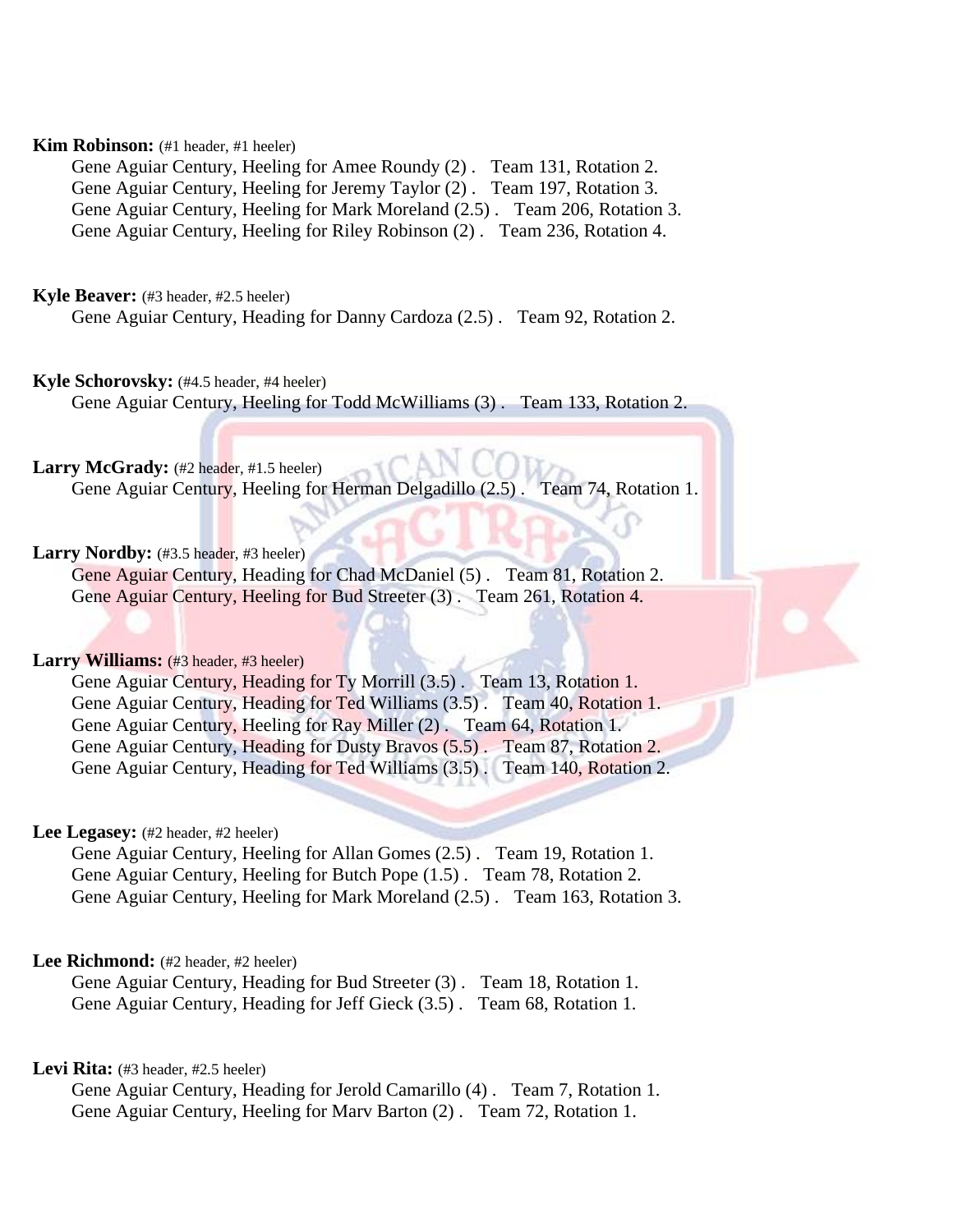#### Luis Rincon: (#2 header, #2 heeler)

Gene Aguiar Century, Heeling for Jimmy Miranda (1.5) . Team 109, Rotation 2. Gene Aguiar Century, Heeling for Peter Andrade (2) . Team 178, Rotation 3. Gene Aguiar Century, Heeling for Brian DeMattos (2) . Team 274, Rotation 4.

#### Luke Cardoza: (#3 header, #4 heeler)

Gene Aguiar Century, Heeling for Ernie Cardoza (3) . Team 169, Rotation 3. Gene Aguiar Century, Heeling for Tommy Rogers (2.5) . Team 199, Rotation 3. Gene Aguiar Century, Heading for Danny Cardoza (2.5) . Team 252, Rotation 4.

#### Lyle Harvey: (#3.5 header, #3.5 heeler)

Gene Aguiar Century, Heeling for Shane Barnes (3) . Team 4, Rotation 1. Gene Aguiar Century, Heeling for Delton Cullins (2.5) . Team 58, Rotation 1. Gene Aguiar Century, Heeling for John R Smith (3) . Team 108, Rotation 2. Gene Aguiar Century, Heeling for Bryon Abshire (2.5). Team 135, Rotation 2.

#### **Mark Lee:** (#3.5 header, #3.5 heeler)

Gene Aguiar Century, Heeling for Ken DeWitt (2.5) . Team 25, Rotation 1. Gene Aguiar Century, Heeling for Rodney Mike (2.5) . Team 83, Rotation 2. Gene Aguiar Century, Heeling for Kenny Rhodes (3) . Team 158, Rotation 3.

#### **Mark Moreland:** (#2.5 header, #1.5 heeler)

Gene Aguiar Century, Heading for Lee Legasey (2) . Team 163, Rotation 3. Gene Aguiar Century, Heading for Kim Robinson (1). Team 206, Rotation 3. Gene Aguiar Century, Heading for Dan Dowdy (2.5) . Team 242, Rotation 4. Gene Aguiar Century, Heading for TBA TBA (1). Team 247, Rotation 4.

#### **Marti Anderson:** (#3 header, #2 heeler)

Gene Aguiar Century, Heading for Jeff Gieck (3.5) . Team 11, Rotation 1. Gene Aguiar Century, Heading for Mike Johns (5) . Team 69, Rotation 1.

#### **Marty Okamura:** (#3 header, #2.5 heeler)

Gene Aguiar Century, Heading for Chad McDaniel (5) . Team 23, Rotation 1. Gene Aguiar Century, Heading for Paul Dunn (4.5) . Team 82, Rotation 2.

#### **Marv Barton:** (#2 header, #2 heeler)

Gene Aguiar Century, Heading for Jerritt Wagner (3.5) . Team 12, Rotation 1. Gene Aguiar Century, Heading for Levi Rita (2.5) . Team 72, Rotation 1.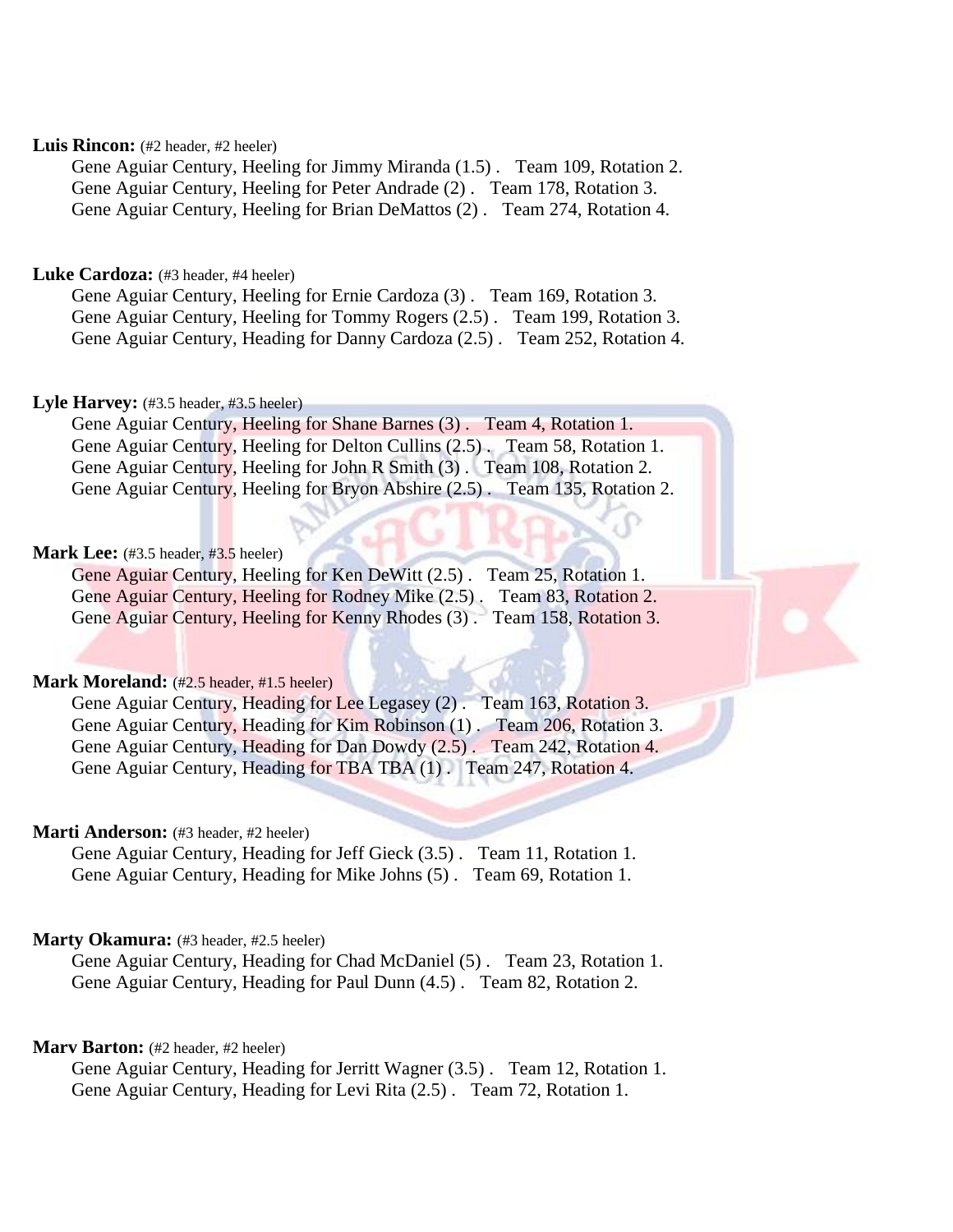#### **Matt Hussman:** (#4.5 header, #4.5 heeler)

Gene Aguiar Century, Heeling for Randy Rogers (3.5) . Team 100, Rotation 2. Gene Aguiar Century, Heeling for Kenny Lee (3) . Team 166, Rotation 3. Gene Aguiar Century, Heeling for Hank Curry (3) . Team 221, Rotation 3. Gene Aguiar Century, Heeling for Ed Moreda (3) . Team 275, Rotation 4.

#### **Matt Liston:** (#3 header, #5.5 heeler)

Gene Aguiar Century, Heeling for Amee Roundy (2) . Team 179, Rotation 3. Gene Aguiar Century, Heading for Brian Roundy (5) . Team 213, Rotation 3. Gene Aguiar Century, Heeling for Shelly Winn (2) . Team 233, Rotation 4. Gene Aguiar Century, Heeling for Chris Awa (3) . Team 259, Rotation 4.

**Melanie Forzano:** (#1.5 header, #1.5 heeler)

Gene Aguiar Century, Heading for Bobby DeMattos (1). Team 257, Rotation 4.

#### **Melvin Rogers:** (#2 header, #2 heeler)

Gene Aguiar Century, Heading for Tim Gaither (3.5). Team 195, Rotation 3.

#### **Mike Bettencourt:** (#2 header, #1.5 heeler)

Gene Aguiar Century, Heading for Monty Crist (5). Team 186, Rotation 3. Gene Aguiar Century, Heading for Ryan White (4.5) . Team 241, Rotation 4. Gene Aguiar Century, Heading for Stoney Joseph (3.5) . Team 273, Rotation 4.

#### **Mike Dulgar:** (#2 header, #1.5 heeler)

Gene Aguiar Century, Heeling for Todd McWilliams (3) . Team 28, Rotation 1. Gene Aguiar Century, Heading for John W. Miller (2) . Team 219, Rotation 3. Gene Aguiar Century, Heading for Ed Archuleta (2.5) . Team 251, Rotation 4.

#### **Mike Johns:** (#4 header, #5 heeler)

Gene Aguiar Century, Heeling for Chance Kretschmer (3.5) . Team 3, Rotation 1. Gene Aguiar Century, Heeling for Ty Marriott (2.5) . Team 42, Rotation 1. Gene Aguiar Century, Heeling for Marti Anderson (3) . Team 69, Rotation 1. Gene Aguiar Century, Heeling for Asher Freeman (4) . Team 127, Rotation 2.

#### **Mike MacKenzie:** (#2.5 header, #2.5 heeler)

Gene Aguiar Century, Heading for Cris Robles (2.5) . Team 220, Rotation 3. Gene Aguiar Century, Heading for Pete Harris (1) . Team 265, Rotation 4.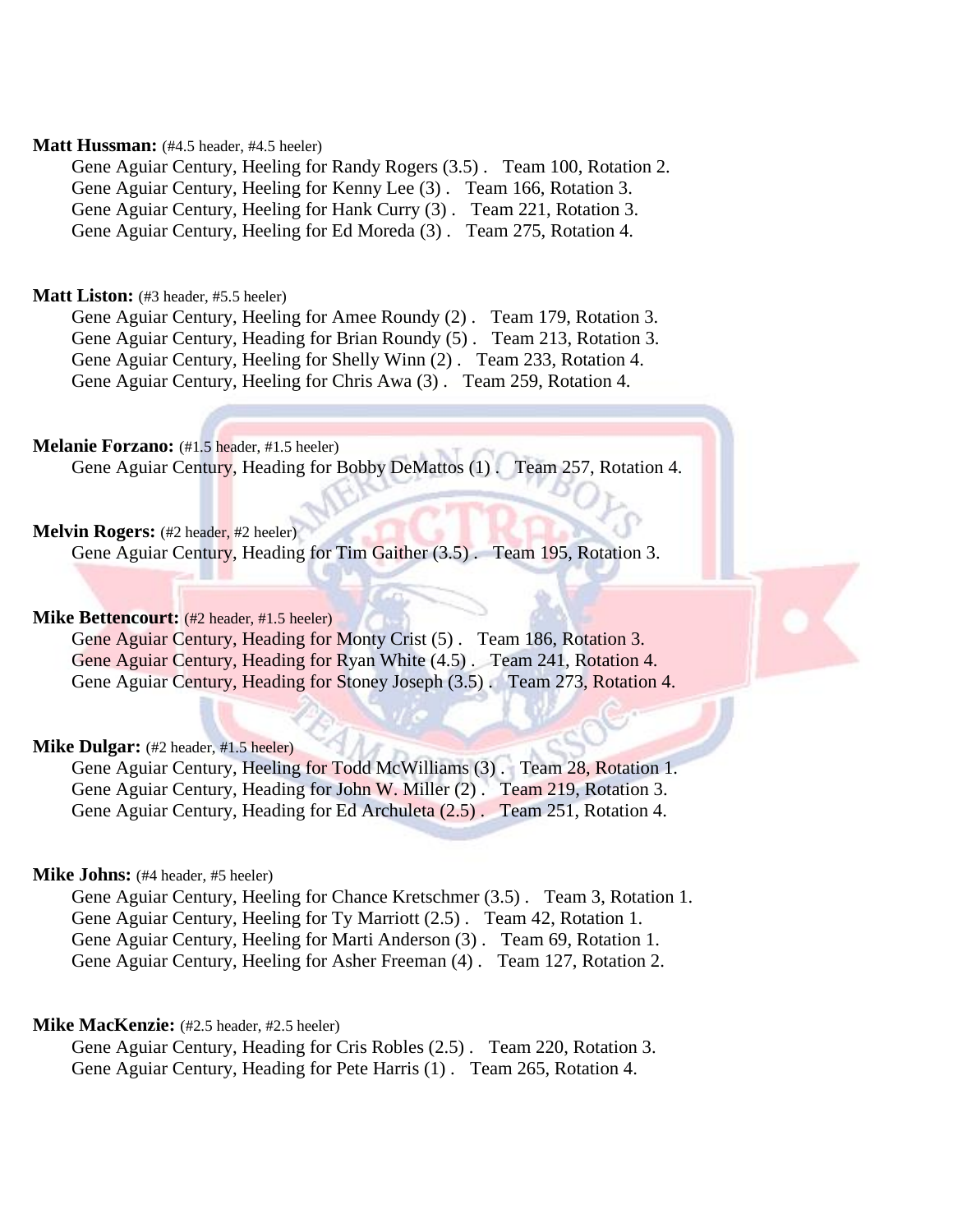#### **Mike Nizzoli:** (#2.5 header, #2.5 heeler)

Gene Aguiar Century, Heading for Frank VanArtsdalen (3.5) . Team 36, Rotation 1. Gene Aguiar Century, Heading for Buck Baca (2.5) . Team 89, Rotation 2. Gene Aguiar Century, Heading for Shane Barnes (3) . Team 146, Rotation 2. Gene Aguiar Century, Heading for Tony Graham (4) . Team 232, Rotation 4.

#### **Mike Randall:** (#2 header, #2 heeler)

Gene Aguiar Century, Heading for Bret Layne (3) . Team 161, Rotation 3. Gene Aguiar Century, Heading for Collin Bowler (1.5) . Team 181, Rotation 3. Gene Aguiar Century, Heeling for Doug Sorenson (2) . Team 216, Rotation 3. Gene Aguiar Century, Heading for Dorian Bundy (2) . Team 235, Rotation 4.

#### **Mike Smith:** (#2.5 header, #2.5 heeler)

Gene Aguiar Century, Heading for Shawn Aguiar (3) . Team 143, Rotation 2. Gene Aguiar Century, Heading for Brian DeMattos (2.5) . Team 208, Rotation 3.

#### **Mike Sweeney:** (#2.5 header, #2 heeler)

Gene Aguiar Century, Heading for George Porter (2) . Team 75, Rotation 1. Gene Aguiar Century, Heading for Frank Perez (5) . Team 130, Rotation 2. Gene Aguiar Century, Heading for Stew Lowry (1.5) . Team 174, Rotation 3. Gene Aguiar Century, Heading for Bob Blair (2.5) . Team 211, Rotation 3.

#### **Mike Umbdenstock:** (#1.5 header, #1.5 heeler)

Gene Aguiar Century, Heading for John W. Miller (2). Team 90, Rotation 2. Gene Aguiar Century, Heading for Dave Tyndall (2) . Team 154, Rotation 3.

#### **Mitzi Corkill:** (#2.5 header, #2.5 heeler)

Gene Aguiar Century, Heading for Bruce Corkill (3.5) . Team 15, Rotation 1. Gene Aguiar Century, Heading for Jason Boegle (4.5) . Team 73, Rotation 1.

#### **Monty Crist:** (#5 header, #5 heeler)

Gene Aguiar Century, Heeling for Dustin Noblitt (4) . Team 34, Rotation 1. Gene Aguiar Century, Heeling for Tammy White (3) . Team 141, Rotation 2. Gene Aguiar Century, Heeling for Mike Bettencourt (2) . Team 186, Rotation 3. Gene Aguiar Century, Heeling for Steve Smith (4) . Team 269, Rotation 4.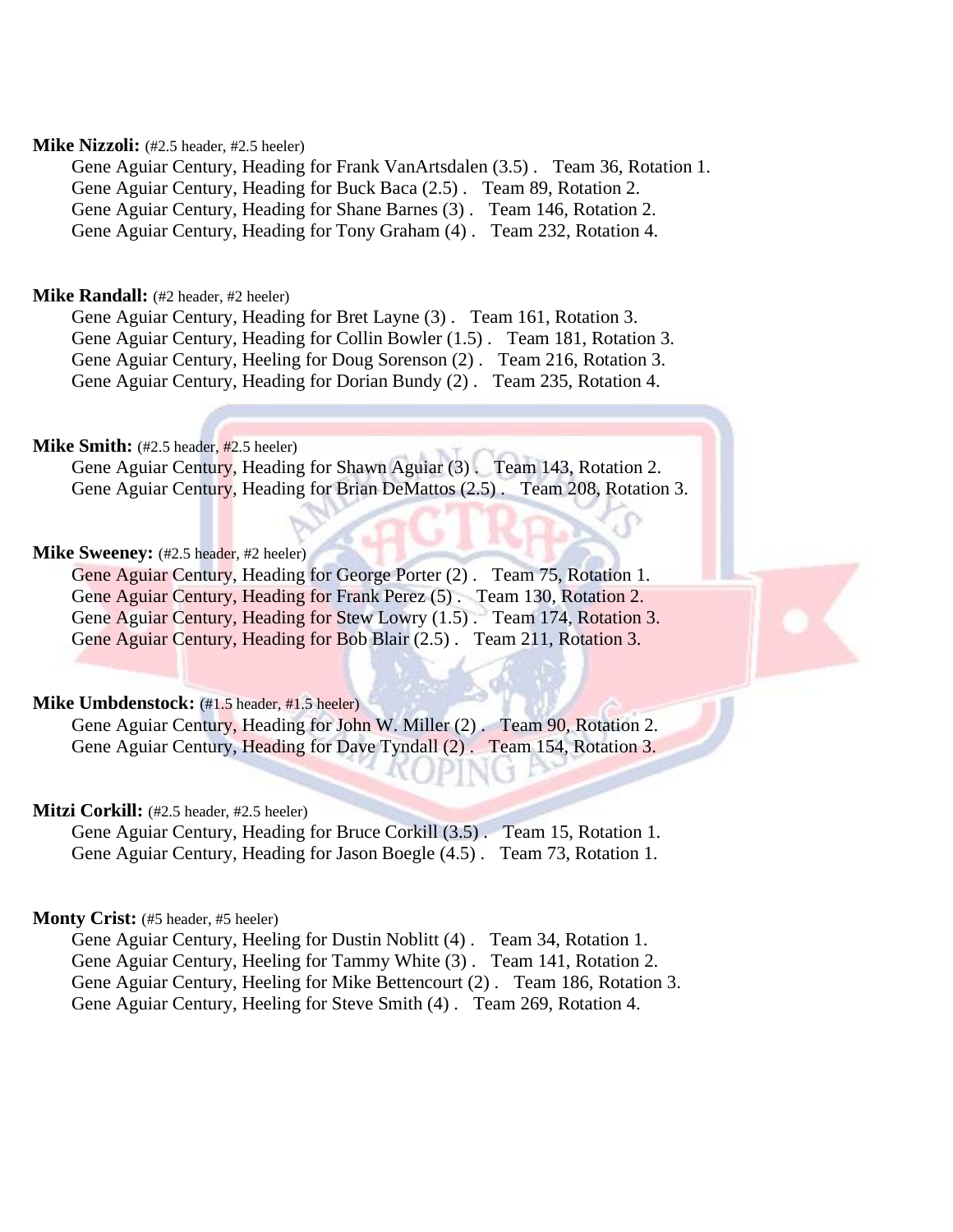#### **Monty Jo Petska:** (#5 header, #6 heeler)

Gene Aguiar Century, Heading for Ryan Powell (5) . Team 9, Rotation 1. Gene Aguiar Century, Heeling for Shelly Winn (2) . Team 50, Rotation 1. Gene Aguiar Century, Heading for Todd Hampton (5.5) . Team 117, Rotation 2. Gene Aguiar Century, Heeling for Bill Horner (3) . Team 267, Rotation 4.

**Nahea Aguiar:** (#1 header, #1 heeler)

Gene Aguiar Century, Heading for George Porter (2) . Team 44, Rotation 1. Gene Aguiar Century, Heading for Bobby DeMattos (1) . Team 224, Rotation 3.

**Norman Mull:** (#2.5 header, #2.5 heeler) Gene Aguiar Century, Heeling for Ty Marriott (2.5). Team 112, Rotation 2.

Paul Barnes: (#1.5 header, #1.5 heeler) Gene Aguiar Century, Heading for John W. Miller (2) . Team 37, Rotation 1.

**Paul Devine:** (#2.5 header, #2.5 heeler)

Gene Aguiar Century, Heading for Tyson Porter (2.5) . Team 10, Rotation 1. Gene Aguiar Century, Heading for Rick Fausone (4) . Team 105, Rotation 2. Gene Aguiar Century, Heading for Brian DeMattos (2.5) . Team 171, Rotation 3. Gene Aguiar Century, Heading for Shawn Aguiar (3) . Team 204, Rotation 3.

Paul Dunn: (#4.5 header, #4.5 heeler)

Gene Aguiar Century, Heeling for Sandy Dunn (1.5) . Team 14, Rotation 1. Gene Aguiar Century, Heeling for Marty Okamura (3) . Team 82, Rotation 2. Gene Aguiar Century, Heeling for Jeanne Gieck (2) . Team 203, Rotation 3.

**Paul Mullins:** (#4 header, #4.5 heeler)

Gene Aguiar Century, Heeling for Zane Denio (3.5) . Team 31, Rotation 1. Gene Aguiar Century, Heeling for Jeanne Gieck (2) . Team 63, Rotation 1. Gene Aguiar Century, Heading for Clint Felton (4.5) . Team 160, Rotation 3. Gene Aguiar Century, Heading for Todd Hampton (5.5) . Team 209, Rotation 3.

Pete Harris: (#1 header, #1 heeler)

Gene Aguiar Century, Heeling for Herman Delgadillo (2.5) . Team 194, Rotation 3. Gene Aguiar Century, Heeling for Mike MacKenzie (2.5) . Team 265, Rotation 4.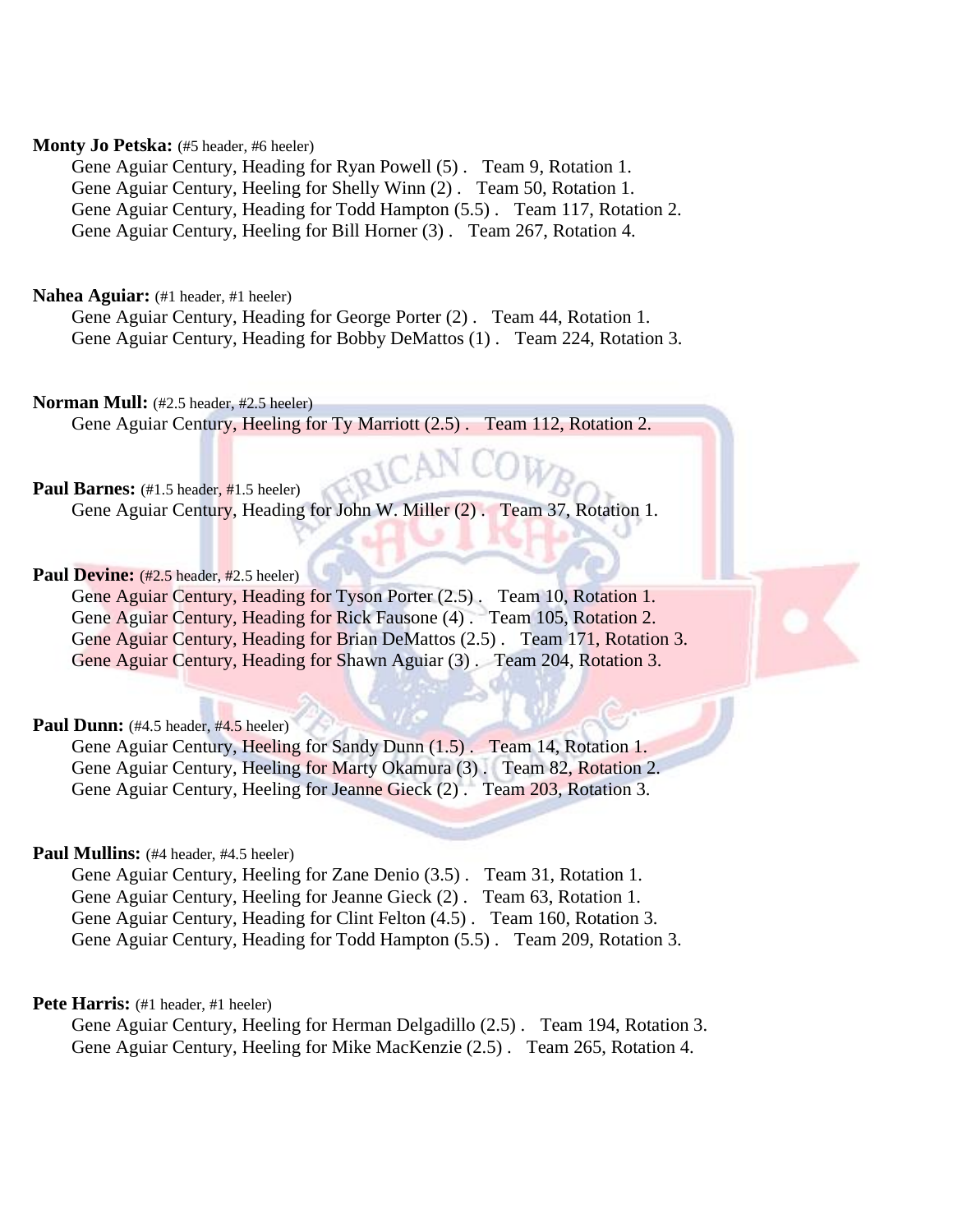#### **Pete Williams:** (#2 header, #2 heeler)

Gene Aguiar Century, Heeling for Ray Miller (2) . Team 43, Rotation 1. Gene Aguiar Century, Heeling for Robert E. McGrew (2) . Team 200, Rotation 3. Gene Aguiar Century, Heeling for JT Bradley (3.5) . Team 264, Rotation 4.

#### Peter Andrade: (#2 header, #1.5 heeler)

Gene Aguiar Century, Heading for Luis Rincon (2) . Team 178, Rotation 3. Gene Aguiar Century, Heading for Robert Rita (2.5) . Team 226, Rotation 4.

#### **Pistol Bray:** (#4 header, #4 heeler)

Gene Aguiar Century, Heeling for Allan Gomes (2.5) . Team 76, Rotation 2. Gene Aguiar Century, Heeling for Doug Glenn (1) . Team 129, Rotation 2.

#### **Ralph Kelley:** (#2.5 header, #2 heeler)

Gene Aguiar Century, Heading for Anselmo Ramirez (5) . Team 52, Rotation 1. Gene Aguiar Century, Heading for Cliff Garrison (3). Team 157, Rotation 3.

#### **Randy Rogers:** (#3.5 header, #2.5 heeler)

Gene Aguiar Century, Heading for Travis Stewart (5) . Team 6, Rotation 1. Gene Aguiar Century, Heading for Russell Funk (5.5) . Team 54, Rotation 1. Gene Aguiar Century, Heading for Matt Hussman (4.5) . Team 100, Rotation 2. Gene Aguiar Century, Heading for Dirk Jim (4) . Team 176, Rotation 3.

#### **Ray Miller:** (#2 header, #1.5 heeler)

Gene Aguiar Century, Heading for Pete Williams (2) . Team 43, Rotation 1. Gene Aguiar Century, Heading for Larry Williams (3). Team 64, Rotation 1. Gene Aguiar Century, Heading for Ty Morrill (3.5) . Team 121, Rotation 2.

#### **Rich Bakke:** (#3 header, #2.5 heeler)

Gene Aguiar Century, Heading for Blair Wheatley (4) . Team 144, Rotation 2. Gene Aguiar Century, Heading for Jeff Sparrowk (4) . Team 170, Rotation 3.

#### **Rick Dirk:** (#1.5 header, #1.5 heeler)

Gene Aguiar Century, Heeling for Steve Gibson (2) . Team 173, Rotation 3.

#### **Rick Fausone:** (#3 header, #4 heeler)

Gene Aguiar Century, Heeling for Zane Denio (3.5) . Team 57, Rotation 1. Gene Aguiar Century, Heeling for Paul Devine (2.5) . Team 105, Rotation 2.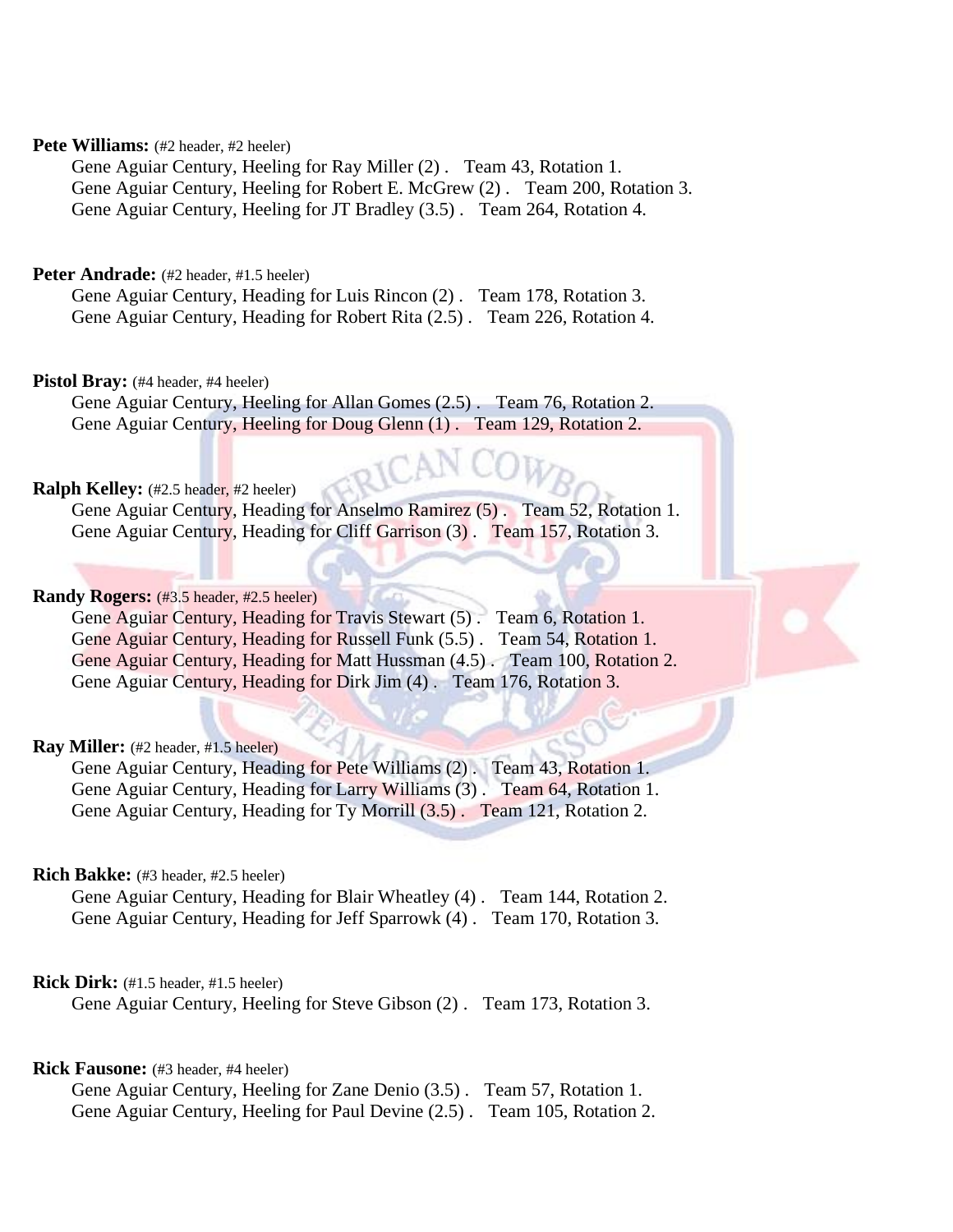#### **Riley Robinson:** (#2 header, #2.5 heeler)

Gene Aguiar Century, Heading for Kim Robinson (1) . Team 236, Rotation 4.

#### **Robert Ow:** (#1 header, #1 heeler)

Gene Aguiar Century, Heading for Doug Glenn (1) . Team 59, Rotation 1. Gene Aguiar Century, Heading for Jerritt Wagner (3.5) . Team 107, Rotation 2. Gene Aguiar Century, Heading for Adam Weigand (3.5) . Team 198, Rotation 3.

#### **Robert Rita:** (#3 header, #2.5 heeler)

Gene Aguiar Century, Heeling for Stoney Joseph (3.5) . Team 94, Rotation 2. Gene Aguiar Century, Heeling for Chris Awa (3) . Team 175, Rotation 3. Gene Aguiar Century, Heeling for Peter Andrade (2) . Team 226, Rotation 4.

#### **Robert Silva:** (#2.5 header, #2.5 heeler)

Gene Aguiar Century, Heeling for Steve Gibson (2) . Team 21, Rotation 1.

#### **Robert E. McGrew:** (#2 header, #2 heeler)

Gene Aguiar Century, Heading for Chris Burgess (3.5) . Team 119, Rotation 2. Gene Aguiar Century, Heading for Pete Williams (2) . Team 200, Rotation 3.

#### **Rodney Mike:** (#2.5 header, #2.5 heeler)

Gene Aguiar Century, Heading for Mark Lee (3.5) . Team 83, Rotation 2.

#### **Ron Bishop:** (#2.5 header, #2.5 heeler)

Gene Aguiar Century, Heeling for Dan Santos (2) . Team 193, Rotation 3. Gene Aguiar Century, Heeling for Coral Morris (1.5) . Team 217, Rotation 3. Gene Aguiar Century, Heeling for John H Morris (2.5) . Team 244, Rotation 4.

#### **Ronnye Garcia:** (#3.5 header, #3.5 heeler)

Gene Aguiar Century, Heeling for Danny Goddard (2.5) . Team 8, Rotation 1. Gene Aguiar Century, Heading for Casey Ladner (4.5) . Team 66, Rotation 1. Gene Aguiar Century, Heading for Ted Williams (3.5) . Team 120, Rotation 2.

#### **Russell Funk:** (#4.5 header, #5.5 heeler)

Gene Aguiar Century, Heeling for Randy Rogers (3.5) . Team 54, Rotation 1. Gene Aguiar Century, Heeling for Todd York (3.5) . Team 149, Rotation 2. Gene Aguiar Century, Heeling for Jim Estill (3.5) . Team 225, Rotation 3.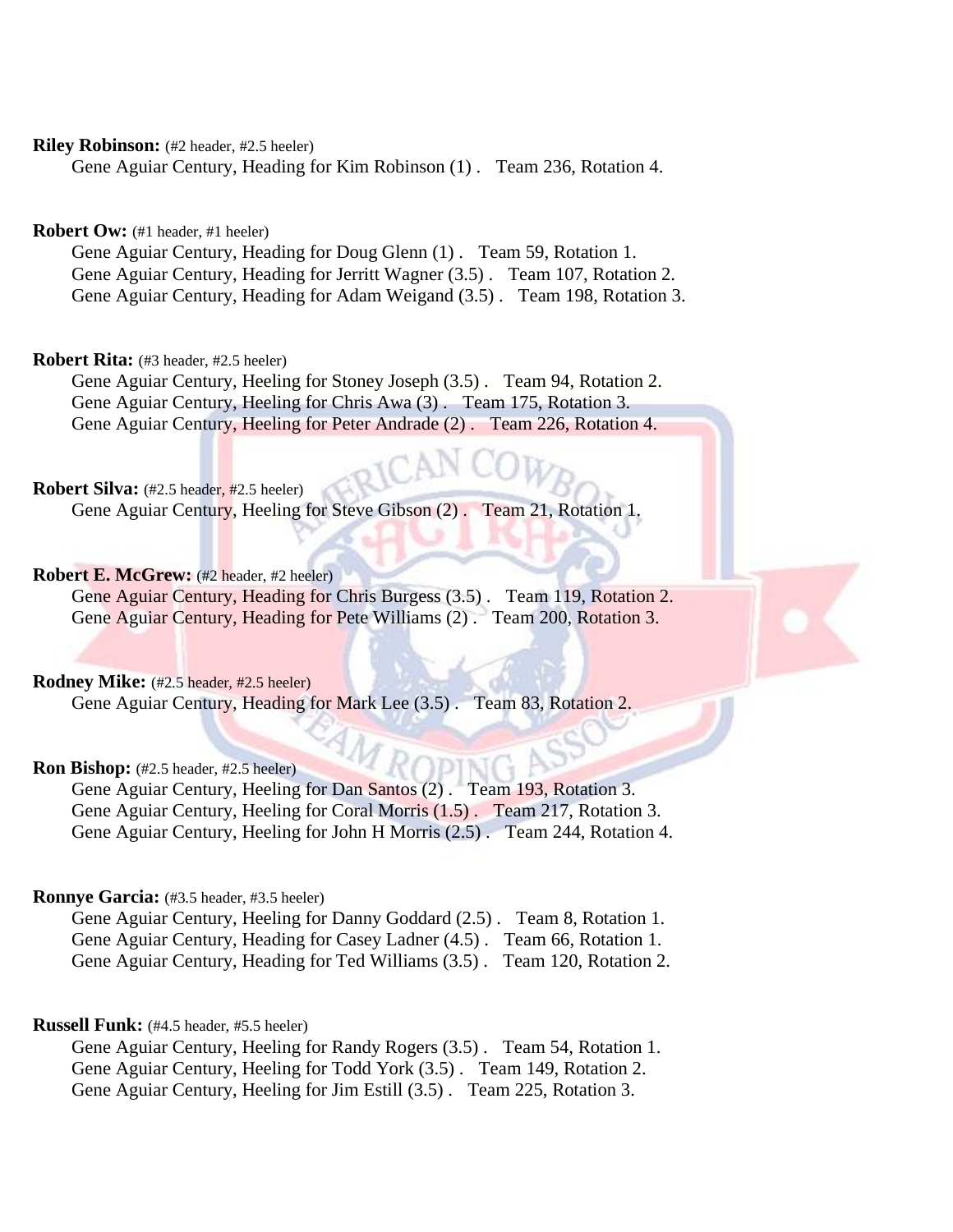#### **Ryan Fowler:** (#3 header, #4 heeler)

Gene Aguiar Century, Heeling for Bryon Abshire (2.5) . Team 51, Rotation 1. Gene Aguiar Century, Heeling for Bill Horner (3) . Team 234, Rotation 4.

#### **Ryan Powell:** (#4 header, #5 heeler)

Gene Aguiar Century, Heeling for Monty Jo Petska (5) . Team 9, Rotation 1. Gene Aguiar Century, Heeling for Bill Horner (3) . Team 126, Rotation 2. Gene Aguiar Century, Heeling for Steve Dugger (2.5) . Team 182, Rotation 3. Gene Aguiar Century, Heeling for Donna Nelson (2.5) . Team 266, Rotation 4.

#### **Ryan White:** (#4 header, #4.5 heeler)

Gene Aguiar Century, Heeling for Zane Denio (3.5) . Team 106, Rotation 2. Gene Aguiar Century, Heeling for Steve Smith (4) . Team 238, Rotation 4. Gene Aguiar Century, Heeling for Mike Bettencourt (2). Team 241, Rotation 4. Gene Aguiar Century, Heeling for Todd Hampton (4.5) . Team 256, Rotation 4.

#### **Sandy Dunn:** (#1.5 header, #1.5 heeler)

Gene Aguiar Century, Heading for Paul Dunn (4.5) . Team 14, Rotation 1.

#### **Sandy Perez:** (#2.5 header, #1.5 heeler)

Gene Aguiar Century, Heading for Frank Perez (5) . Team 77, Rotation 2.

#### **Scott Evans:** (#1.5 header, #1.5 heeler)

Gene Aguiar Century, Heading for Ted Williams (3.5) . Team 70, Rotation 1.

#### **Shane Barnes:** (#3 header, #3 heeler)

Gene Aguiar Century, Heading for Lyle Harvey (3.5) . Team 4, Rotation 1. Gene Aguiar Century, Heeling for Mike Nizzoli (2.5) . Team 146, Rotation 2.

#### **Shawn Aguiar:** (#3 header, #3 heeler)

Gene Aguiar Century, Heeling for Mike Smith (2.5) . Team 143, Rotation 2. Gene Aguiar Century, Heeling for Paul Devine (2.5) . Team 204, Rotation 3. Gene Aguiar Century, Heeling for Stoney Joseph (3.5) . Team 245, Rotation 4. Gene Aguiar Century, Heeling for Buster Berna (3.5) . Team 272, Rotation 4.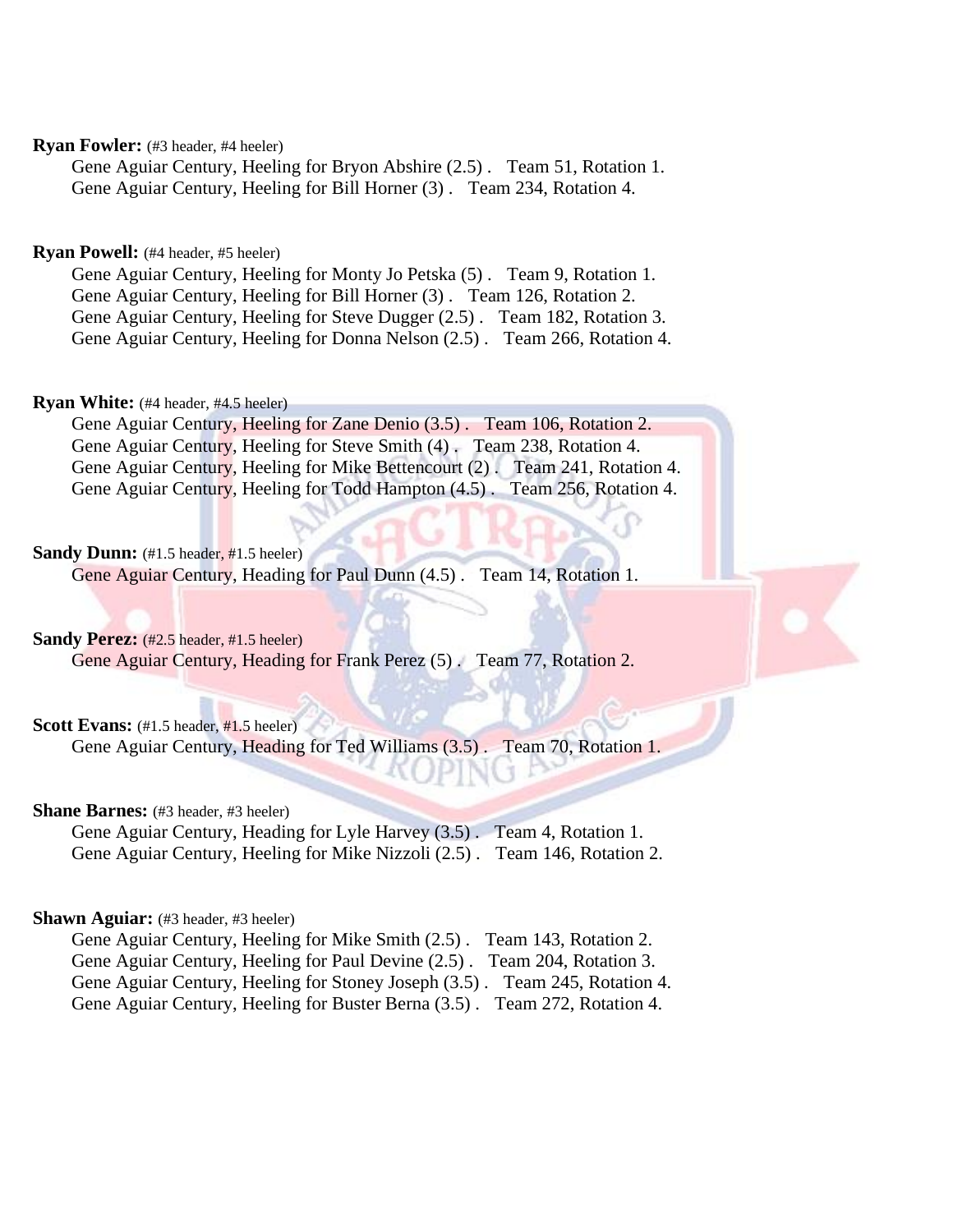#### **Shelly Winn:** (#2 header, #1.5 heeler)

Gene Aguiar Century, Heading for Monty Jo Petska (6) . Team 50, Rotation 1. Gene Aguiar Century, Heading for Brian Roundy (5) . Team 98, Rotation 2. Gene Aguiar Century, Heading for Daniel Green (5.5) . Team 159, Rotation 3. Gene Aguiar Century, Heading for Matt Liston (5.5) . Team 233, Rotation 4.

#### **Steve Challender:** (#1.5 header, #1.5 heeler)

Gene Aguiar Century, Heeling for Dan Santos (2) . Team 229, Rotation 4. Gene Aguiar Century, Heeling for John H Morris (2.5) . Team 270, Rotation 4.

#### **Steve Dugger:** (#2.5 header, #2.5 heeler)

Gene Aguiar Century, Heading for Dan Holland (5.5). Team 114, Rotation 2. Gene Aguiar Century, Heading for Ryan Powell (5) . Team 182, Rotation 3. Gene Aguiar Century, Heading for Chad McDaniel (5) . Team 214, Rotation 3. Gene Aguiar Century, Heading for Chaz Rita (3) . Team 262, Rotation 4.

#### **Steve Gibson:** (#2 header, #2 heeler)

Gene Aguiar Century, Heading for Robert Silva (2.5) . Team 21, Rotation 1. Gene Aguiar Century, Heading for Rick Dirk (1.5). Team 173, Rotation 3.

#### **Steve Gilson:** (#4.5 header, #4.5 heeler)

Gene Aguiar Century, Heeling for Steve Hoffman (3). Team 29, Rotation 1. Gene Aguiar Century, Heeling for Howard Scates (1.5) . Team 85, Rotation 2. Gene Aguiar Century, Heeling for Wade Bertsch (2.5). Team 103, Rotation 2. Gene Aguiar Century, Heeling for TBA TBA (1) . Team 207, Rotation 3.

#### **Steve Hoffman:** (#3 header, #2 heeler)

Gene Aguiar Century, Heading for Steve Gilson (4.5) . Team 29, Rotation 1. Gene Aguiar Century, Heading for George Schmidt (4) . Team 258, Rotation 4.

#### **Steve Simons:** (#3.5 header, #4 heeler)

Gene Aguiar Century, Heeling for Buck Cardoza (3) . Team 96, Rotation 2. Gene Aguiar Century, Heeling for Butch Pope (1.5) . Team 248, Rotation 4.

#### **Steve Smith:** (#4 header, #4 heeler)

Gene Aguiar Century, Heading for Travis Stewart (5) . Team 151, Rotation 3. Gene Aguiar Century, Heading for Cliff Garrison (3) . Team 202, Rotation 3. Gene Aguiar Century, Heading for Ryan White (4.5) . Team 238, Rotation 4. Gene Aguiar Century, Heading for Monty Crist (5) . Team 269, Rotation 4.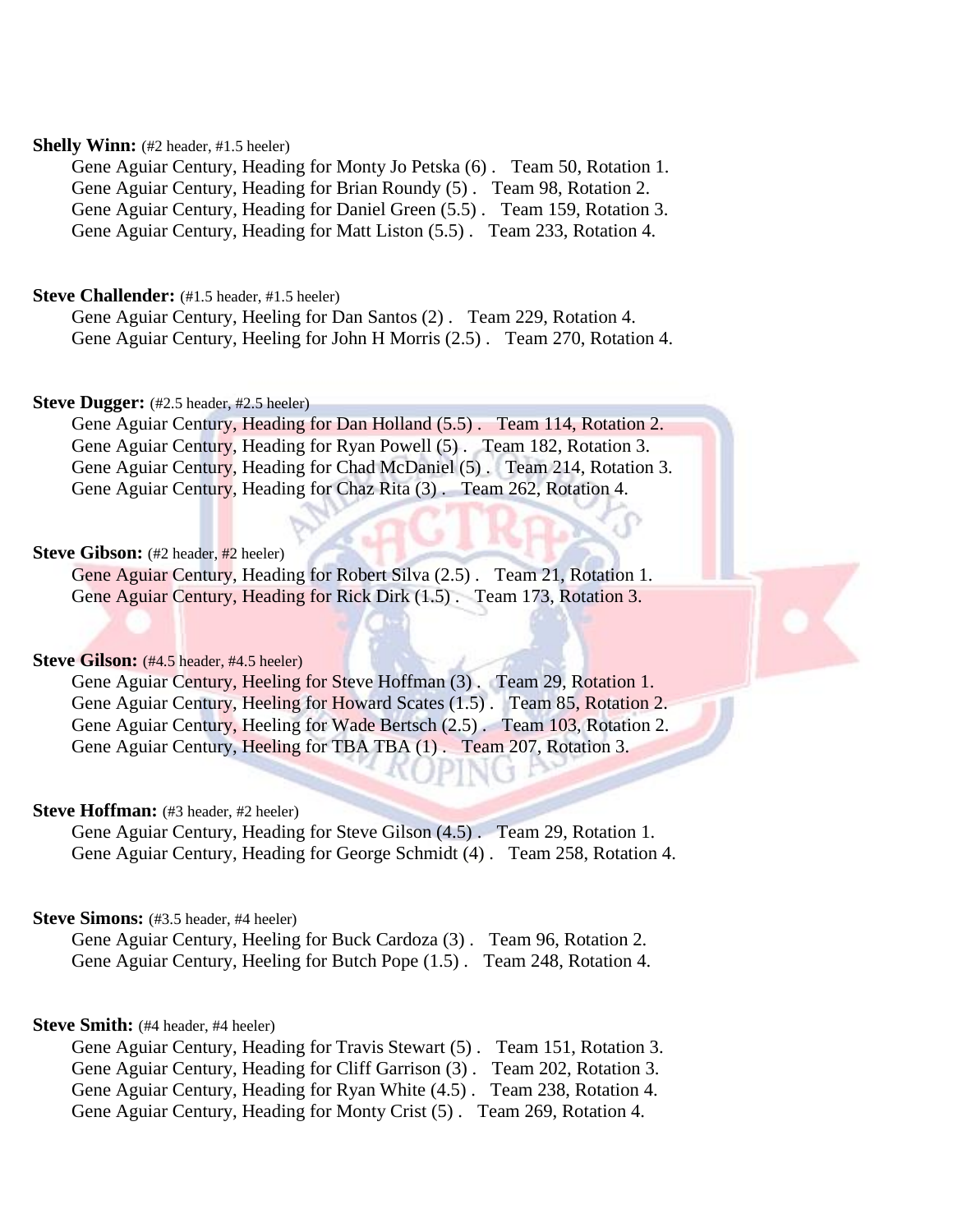#### **Stew Lowry:** (#1.5 header, #1.5 heeler)

Gene Aguiar Century, Heeling for Tres Porter (2.5) . Team 56, Rotation 1. Gene Aguiar Century, Heeling for Mike Sweeney (2.5) . Team 174, Rotation 3.

#### **Stoney Joseph:** (#3.5 header, #3.5 heeler)

Gene Aguiar Century, Heading for John Prito (1.5) . Team 41, Rotation 1. Gene Aguiar Century, Heading for Robert Rita (2.5) . Team 94, Rotation 2. Gene Aguiar Century, Heading for Shawn Aguiar (3) . Team 245, Rotation 4. Gene Aguiar Century, Heeling for Mike Bettencourt (2) . Team 273, Rotation 4.

#### Tammy White: (#3 header, #3 heeler)

Gene Aguiar Century, Heading for Monty Crist (5) . Team 141, Rotation 2.

#### **TBA TBA:** (#1 header, #1 heeler)

Gene Aguiar Century, Heeling for TOBE ANNOUNCED (0). Team 26, Rotation 1. Gene Aguiar Century, Heeling for TOBE ANNOUNCED (0). Team 55, Rotation 1. Gene Aguiar Century, Heeling for TOBE ANNOUNCED (0). Team 101, Rotation 2. Gene Aguiar Century, Heeling for TOBE ANNOUNCED (0) . Team 132, Rotation 2. Gene Aguiar Century, Heeling for Tony Graham (3). Team 189, Rotation 3. Gene Aguiar Century, Heading for Steve Gilson (4.5) . Team 207, Rotation 3. Gene Aguiar Century, Heeling for Chris Awa (3) . Team 230, Rotation 4. Gene Aguiar Century, Heeling for Mark Moreland (2.5) . Team 247, Rotation 4.

#### **Ted Williams:** (#3 header, #3.5 heeler)

Gene Aguiar Century, Heeling for Larry Williams (3) . Team 40, Rotation 1. Gene Aguiar Century, Heeling for Dan Sr Williams (3) . Team 49, Rotation 1. Gene Aguiar Century, Heeling for Scott Evans (1.5) . Team 70, Rotation 1. Gene Aguiar Century, Heeling for Ronnye Garcia (3.5) . Team 120, Rotation 2. Gene Aguiar Century, Heeling for Larry Williams (3) . Team 140, Rotation 2.

#### **Terry Holliday:** (#2 header, #2.5 heeler)

Gene Aguiar Century, Heeling for Herman Delgadillo (2.5) . Team 128, Rotation 2.

#### **Tim Gaither:** (#3 header, #3.5 heeler)

Gene Aguiar Century, Heeling for Tyson Porter (3) . Team 147, Rotation 2. Gene Aguiar Century, Heeling for Melvin Rogers (2) . Team 195, Rotation 3. Gene Aguiar Century, Heeling for Karen Dias (3) . Team 237, Rotation 4. Gene Aguiar Century, Heeling for Tommy Rogers (2.5) . Team 268, Rotation 4.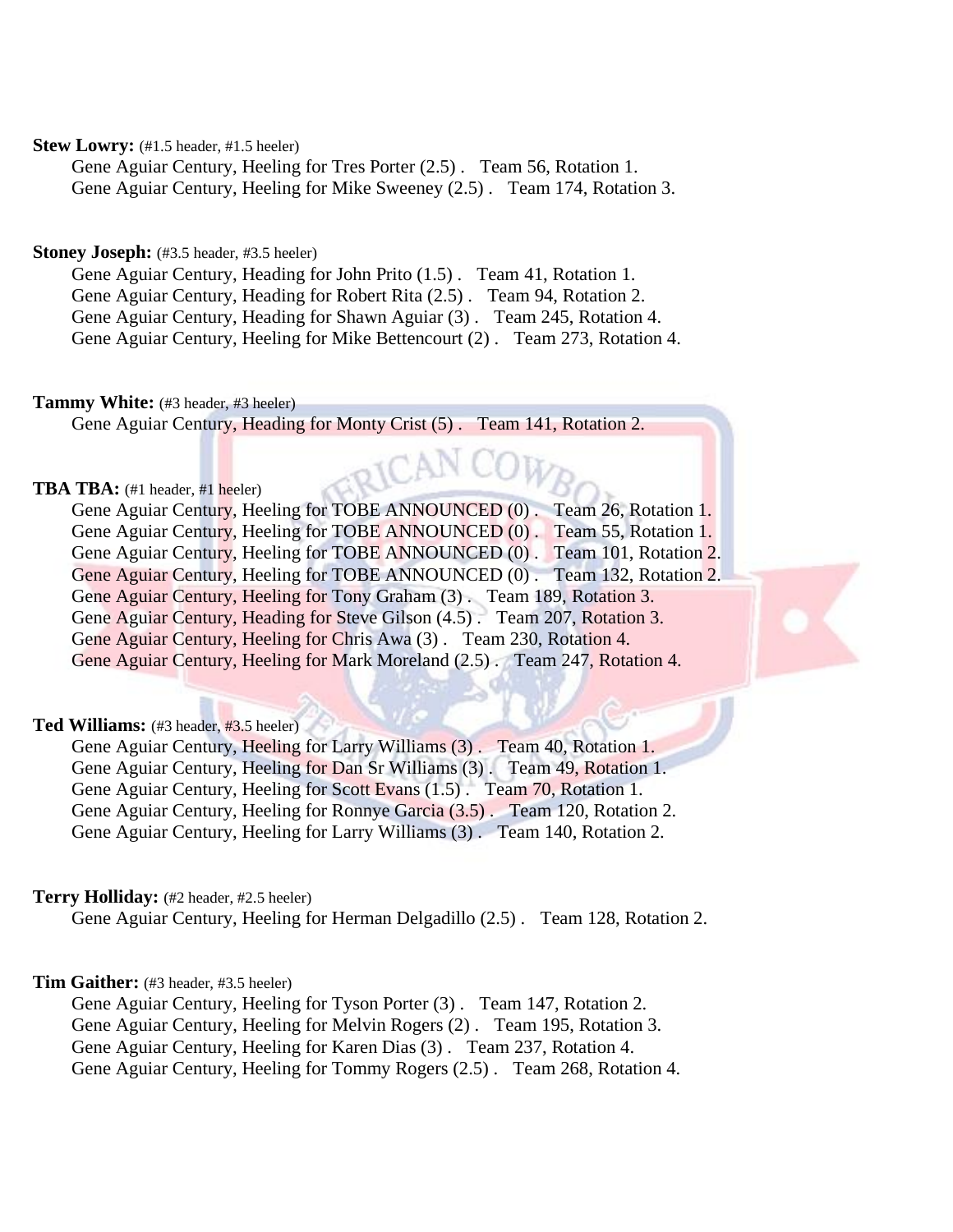#### **TOBE ANNOUNCED:** (#0 header, #0 heeler)

Gene Aguiar Century, Heading for TBA TBA (1) . Team 26, Rotation 1. Gene Aguiar Century, Heading for TBA TBA (1) . Team 55, Rotation 1. Gene Aguiar Century, Heading for TBA TBA (1) . Team 101, Rotation 2. Gene Aguiar Century, Heading for TBA TBA (1) . Team 132, Rotation 2.

#### **Todd Hampton:** (#4.5 header, #5.5 heeler)

Gene Aguiar Century, Heeling for Buster Berna (3.5) . Team 65, Rotation 1. Gene Aguiar Century, Heeling for Monty Jo Petska (5) . Team 117, Rotation 2. Gene Aguiar Century, Heeling for Paul Mullins (4) . Team 209, Rotation 3. Gene Aguiar Century, Heading for Ryan White (4.5) . Team 256, Rotation 4.

#### **Todd McWilliams:** (#3 header, #3 heeler)

Gene Aguiar Century, Heading for Mike Dulgar (1.5) . Team 28, Rotation 1. Gene Aguiar Century, Heading for Jake Sr Young (2) . Team 80, Rotation 2. Gene Aguiar Century, Heading for Kyle Schorovsky (4). Team 133, Rotation 2.

#### **Todd York:** (#3.5 header, #3.5 heeler)

Gene Aguiar Century, Heading for Jason Boegle (4.5) . Team 1, Rotation 1. Gene Aguiar Century, Heading for Tom Howell (4) . Team 38, Rotation 1. Gene Aguiar Century, Heading for Bruce Corkill (3.5) . Team 91, Rotation 2. Gene Aguiar Century, Heading for Russell Funk (5.5) . Team 149, Rotation 2.

#### **Tom Howell:** (#3.5 header, #4 heeler)

Gene Aguiar Century, Heeling for Todd York (3.5) . Team 38, Rotation 1. Gene Aguiar Century, Heeling for Ed Moreda (3) . Team 156, Rotation 3.

#### **Tommy Rogers:** (#2.5 header, #3 heeler)

Gene Aguiar Century, Heeling for Delton Cullins (2.5) . Team 138, Rotation 2. Gene Aguiar Century, Heading for Luke Cardoza (4) . Team 199, Rotation 3. Gene Aguiar Century, Heading for Tim Gaither (3.5) . Team 268, Rotation 4.

#### **Tony Graham:** (#3 header, #4 heeler)

Gene Aguiar Century, Heeling for Cole Hook (4) . Team 125, Rotation 2. Gene Aguiar Century, Heading for TBA TBA (1) . Team 189, Rotation 3. Gene Aguiar Century, Heeling for Mike Nizzoli (2.5) . Team 232, Rotation 4. Gene Aguiar Century, Heeling for Wyatt Gibbs (3.5) . Team 249, Rotation 4.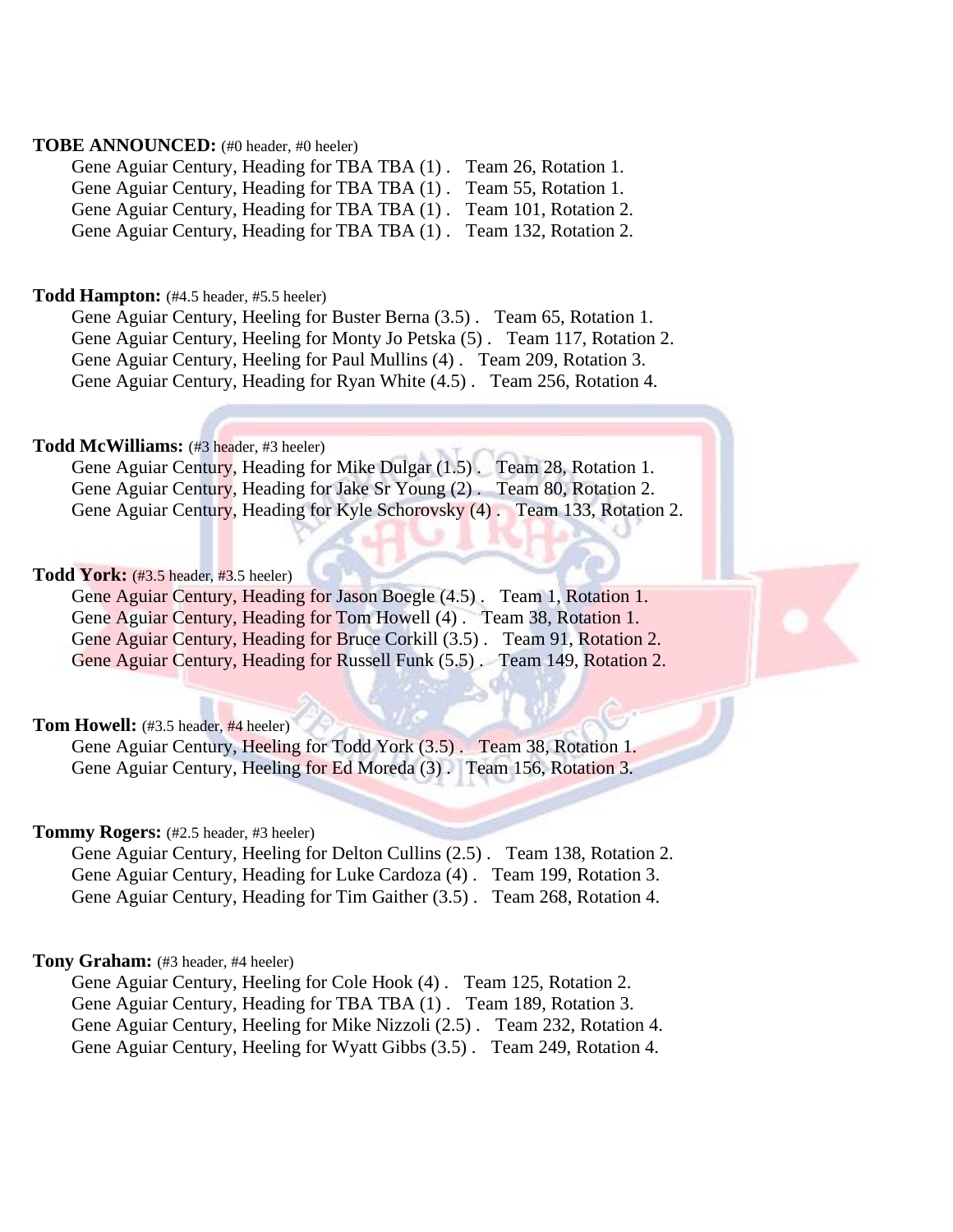#### **Travis Stewart:** (#5 header, #5 heeler)

Gene Aguiar Century, Heeling for Randy Rogers (3.5) . Team 6, Rotation 1. Gene Aguiar Century, Heeling for Hank Curry (3) . Team 124, Rotation 2. Gene Aguiar Century, Heeling for Steve Smith (4) . Team 151, Rotation 3. Gene Aguiar Century, Heeling for Jim Estill (3.5) . Team 187, Rotation 3.

#### **Tres Porter:** (#2.5 header, #1.5 heeler)

Gene Aguiar Century, Heading for Cris Robles (2.5) . Team 24, Rotation 1. Gene Aguiar Century, Heading for Stew Lowry (1.5) . Team 56, Rotation 1. Gene Aguiar Century, Heading for George Porter (2) . Team 102, Rotation 2. Gene Aguiar Century, Heading for Bob Blair (2.5) . Team 162, Rotation 3.

#### **Ty Marriott:** (#2.5 header, #2.5 heeler)

Gene Aguiar Century, Heading for Hank Curry (3) . Team 17, Rotation 1. Gene Aguiar Century, Heading for Mike Johns (5) . Team 42, Rotation 1. Gene Aguiar Century, Heading for Norman Mull (2.5). Team 112, Rotation 2. Gene Aguiar Century, Heading for Dan Duncan (3) . Team 191, Rotation 3.

#### **Ty Morrill:** (#3.5 header, #3.5 heeler)

Gene Aguiar Century, Heeling for Larry Williams (3) . Team 13, Rotation 1. Gene Aguiar Century, Heeling for Hank Curry (3) . Team 71, Rotation 1. Gene Aguiar Century, Heeling for Ray Miller (2) . Team 121, Rotation 2.

#### **Tyson Porter:** (#3 header, #2.5 heeler)

Gene Aguiar Century, Heeling for Paul Devine (2.5) . Team 10, Rotation 1. Gene Aguiar Century, Heeling for John R Smith (3) . Team 79, Rotation 2. Gene Aguiar Century, Heeling for Delton Cullins (2.5). Team 104, Rotation 2. Gene Aguiar Century, Heading for Tim Gaither (3.5) . Team 147, Rotation 2.

#### **Wade Bertsch:** (#2.5 header, #2.5 heeler)

Gene Aguiar Century, Heading for George Schmidt (4) . Team 60, Rotation 1. Gene Aguiar Century, Heading for Steve Gilson (4.5) . Team 103, Rotation 2. Gene Aguiar Century, Heading for Chad McDaniel (5) . Team 134, Rotation 2.

#### **Walt Rodman:** (#4.5 header, #5 heeler)

Gene Aguiar Century, Heeling for Hank Brown (4) . Team 122, Rotation 2. Gene Aguiar Century, Heeling for Daren Lowry (2.5) . Team 196, Rotation 3. Gene Aguiar Century, Heeling for JT Bradley (3.5) . Team 231, Rotation 4.